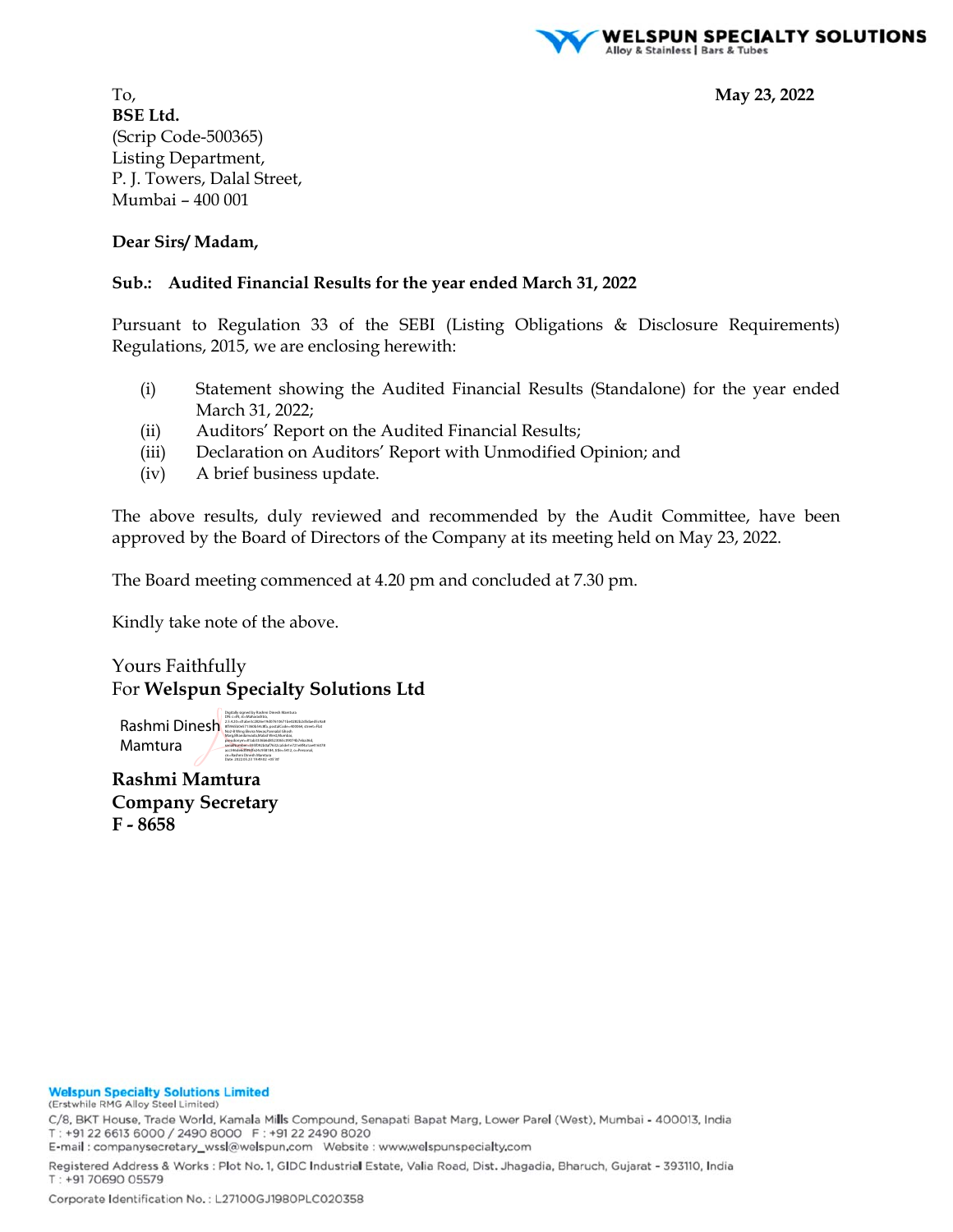#### Welspun Specialty Solutions Limited

Rcgd. Office : Plot No.1, GIDC Industrial Estate, Jhagadia, Dist. Bharuch, Gujarat~393110

Website: www.welspunspecialty.com, Email ID: companysecretary\_wssl@welspun.com

CIN: L27100GJ1980PLC020358

#### STATEMENT OF AUDITED FINANCIAL RESULTS FOR THE QUARTER AND YEAR ENDED 31ST MARCH 2022

|                | (Rs. In Lacs)                                                           |                      |                      |                      |                          |                 |
|----------------|-------------------------------------------------------------------------|----------------------|----------------------|----------------------|--------------------------|-----------------|
|                |                                                                         |                      | <b>Quarter Ended</b> |                      | Year Ended               | Year Ended      |
| Sr. No         | <b>Particulars</b>                                                      | 31.03.2022           | 31.12.2021           | 31.03.2021           | 31.03.2022               | 31.03.2021      |
|                |                                                                         | <b>Un-Audited</b>    |                      | Audited              | Audited                  |                 |
| Ŧ.             | Income                                                                  |                      |                      |                      |                          |                 |
| a)             | Revenue from Operations                                                 | 8,444                | 3.971                | 2.799                | 16,329                   | 9,343           |
| b)             | Other Income                                                            | 1,721                | 125                  | 58                   | 1,912                    | 161             |
|                | <b>Total Revenue</b>                                                    | 10,165               | 4,096                | 2,857                | 18,241                   | 9,504           |
| $\overline{2}$ | <b>Expenses</b>                                                         |                      |                      |                      |                          |                 |
| a)             | Cost of materials consumed                                              | 5,507                | 4.974                | 1,422                | 13,048                   | 4,255           |
|                | Changes in inventories of finished goods, work in progress and stock in |                      |                      |                      |                          |                 |
| b)             | trade                                                                   | 242                  | (3,204)              | 149                  | (3,363)                  | 1,631           |
| c)             | Employees benefits expenses                                             | 701                  | 589                  | 501                  | 2,262                    | 1,876           |
| d)             | Depreciation and Amortisation expenses                                  | 360                  | 365                  | 343                  | 1,449                    | 1,381           |
| e) l           | Power & fuel                                                            | 1,049                | 826                  | 327                  | 2,536                    | 1,115           |
| $\mathbf{f}$   | <b>Finance Costs</b>                                                    | 674                  | 382                  | 239                  | 1,703                    | 1,147           |
| g)             | Consumption of stores & spares                                          | 761                  | 654                  | 391                  | 1,973                    | 1,243           |
| h)             | Other expenses<br><b>Total Expense</b>                                  | 633<br>9,927         | 418<br>5,004         | 459<br>3.831         | 1,711<br>21,319          | 1,288<br>13,936 |
|                |                                                                         |                      |                      |                      |                          |                 |
| 3              | Profit/(Loss) before exceptional items and Tax (1-2)                    | 238                  | (908)                | (974)                | (3,078)                  | (4, 432)        |
| 4              | Exceptional Items - Income / (Expenses) {Refer note - 6}                |                      |                      | 14.114               |                          | 13,761          |
| 5              | Profit/(Loss) before tax (3+4)                                          | 238                  | (908)                | 13,140               | (3,078)                  | 9,329           |
| 6              | Tax expenses                                                            |                      |                      |                      |                          |                 |
| a)             | Current Tax                                                             |                      |                      | $\ddot{\phantom{a}}$ |                          |                 |
| b)             | Deferred Tax                                                            |                      |                      |                      |                          |                 |
| c)             | Earlier year Tax                                                        | $\ddot{\phantom{a}}$ | $\overline{a}$       | (9)                  | ۰                        | (9)             |
|                | <b>Total Tax expenses</b>                                               | $\blacksquare$       | $\blacksquare$       | (9)                  | $\overline{\phantom{0}}$ | (9)             |
| 7              | Net Profit/(Loss) for the period / year (5-6)                           | 238                  | (908)                | 13,131               | (3,078)                  | 9,320           |
| 8              | <b>Other Comprehensive Income</b>                                       |                      |                      |                      |                          |                 |
| a)             | Items that will be reclassified to profit or loss                       |                      |                      |                      |                          |                 |
|                | Fair value change on derivatives designated as cash flow hedge          | (60)                 | (4)                  | 7                    | (65)                     | (30)            |
| b)l            | Items that will not be reclassified to profit or loss                   |                      |                      |                      |                          |                 |
|                | Remeasurements of defined benefit obligation (Net of Income Tax)        | 39                   | (9)                  | (29)                 | 13                       | (36)            |
|                | Total Other Comprehensive Income / (Loss) Net of Income tax             | (21)                 | (13)                 | (22)                 | (52)                     | (66)            |
| 9              | Total Comprehensive Income / (Loss) for the period / year (7-8)         | 217                  | (921)                | 13,109               | (3, 1.30)                | 9.254           |
| 10             | Paid-up equity share capital (Rs.6/- per equity share)                  | 31,805               | 31.805               | 31.765               | 31,805                   | 31,765          |
| $\mathbf{1}$   |                                                                         |                      |                      |                      |                          |                 |
|                | Other Equity                                                            |                      |                      |                      | (31,053)                 | (27, 888)       |
| 12             | Earnings per share (Face Value of Rupees 6/Each)                        |                      |                      |                      |                          |                 |
|                | (Not annualised for the quarter ended)                                  |                      |                      |                      |                          |                 |
|                | - Basic                                                                 | 0.04                 | (0.17)               | 2.51                 | (0.58)                   | 1.78            |
|                | - Diluted                                                               | 0.04                 | (0.17)               | 2.51                 | (0.58)                   | 1.78            |



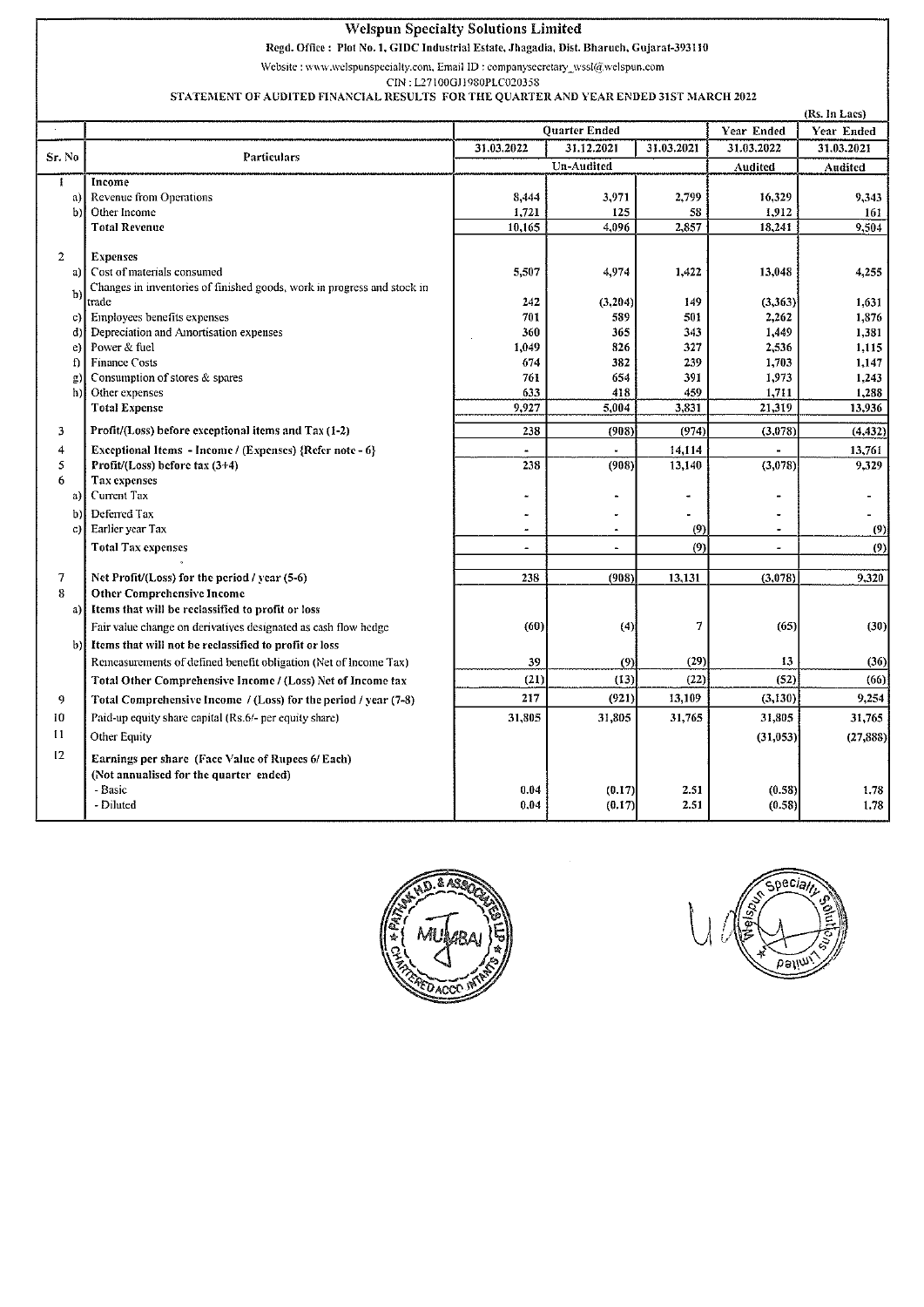# STATEMENT OF ASSETS AND LIABILITIES

|                                   | (Rs. In Lacs)                                                               |                |                |  |  |
|-----------------------------------|-----------------------------------------------------------------------------|----------------|----------------|--|--|
|                                   |                                                                             | As at March 31 | As at March 31 |  |  |
|                                   | Particulars                                                                 | 2022           | 2021           |  |  |
|                                   |                                                                             | (Audited)      | (Audited)      |  |  |
|                                   |                                                                             |                |                |  |  |
| <b>ASSETS</b>                     |                                                                             |                |                |  |  |
| I Non-current assets              |                                                                             |                |                |  |  |
|                                   | (a) Property, Plant and Equipment                                           | 20,797         | 21.914         |  |  |
| (b) Right of use Asset            |                                                                             | 256            | 259            |  |  |
|                                   | (c) Capital Work in Progress                                                | 619            | 503            |  |  |
| (d) Intangible assets             |                                                                             | 182            | 238            |  |  |
| (e) Income tax assets (net)       |                                                                             | 166            | 15             |  |  |
| (f) Other non-current assets      |                                                                             |                | 12             |  |  |
| <b>Total non-current Assets</b>   |                                                                             | 22,020         | 22,941         |  |  |
| <b>II Current assets</b>          |                                                                             |                |                |  |  |
| (a) Inventories                   |                                                                             | 11,445         | 5,337          |  |  |
| (b) Financial assets              |                                                                             |                |                |  |  |
| (i) Trade reccivables             |                                                                             | 1,533          | 1.014          |  |  |
|                                   | (ii) Cash and cash equivalents                                              | 501            | 30             |  |  |
|                                   | (iii) Bank Balance Other than Cash and Cash Equivalent                      | 91             | 37             |  |  |
|                                   | (iv) Other Financial Assets                                                 | 69             | 51             |  |  |
| (c) Other current assets          |                                                                             | 1,586          | 489            |  |  |
| <b>Total Current Assets</b>       |                                                                             | 15,225         | 6,958          |  |  |
|                                   |                                                                             |                |                |  |  |
| <b>Total Assets</b>               |                                                                             | 37,245         | 29,899         |  |  |
|                                   | EQUITY AND LIABILITY                                                        |                |                |  |  |
| III Equity                        |                                                                             |                |                |  |  |
| (a) Equity share capital          |                                                                             | 31,805         | 31,765         |  |  |
| (b) Other equity                  |                                                                             | (31,053)       | (27, 888)      |  |  |
| <b>Total Equity</b>               |                                                                             | 752            | 3,877          |  |  |
| <b>IV</b> Non-current liabilities |                                                                             |                |                |  |  |
| (a) Financial liabilities         |                                                                             |                |                |  |  |
| (i) Borrowings                    |                                                                             | 26,769         | 15,345         |  |  |
|                                   | (ii) Other financial liabilities                                            | 1,104          | 670            |  |  |
| (b) Provisions                    |                                                                             | 148            | 115            |  |  |
|                                   | (c) Other non current liabilities                                           |                | 5,483          |  |  |
|                                   | <b>Total non-current liabilities</b>                                        | 28,021         | 21,613         |  |  |
| <b>V</b> Current liabilities      |                                                                             |                |                |  |  |
| (a) Financial liabilities         |                                                                             |                |                |  |  |
| (i) Borrowings                    |                                                                             | 1,225          | 1,843          |  |  |
| (ii) Trade payables               |                                                                             |                |                |  |  |
|                                   | - Total outstanding dues of micro and small enterprise                      |                |                |  |  |
|                                   | - Total outstanding dues of creditors other than micro and small enterprise | 6,275          | 1,867          |  |  |
|                                   | (iii) Other financial liabilities                                           | 552            | 336            |  |  |
| (b) Other current liabilities     |                                                                             | 338            | 269            |  |  |
| (c) Provisions                    |                                                                             | 82             | 44             |  |  |
| <b>Total current liabilities</b>  |                                                                             | 8,472          | 4,409          |  |  |
|                                   |                                                                             |                |                |  |  |
|                                   | TOTAL EQUITY AND LIABILITIES                                                | 37,245         | 29,899         |  |  |



 $\bar{z}$ 

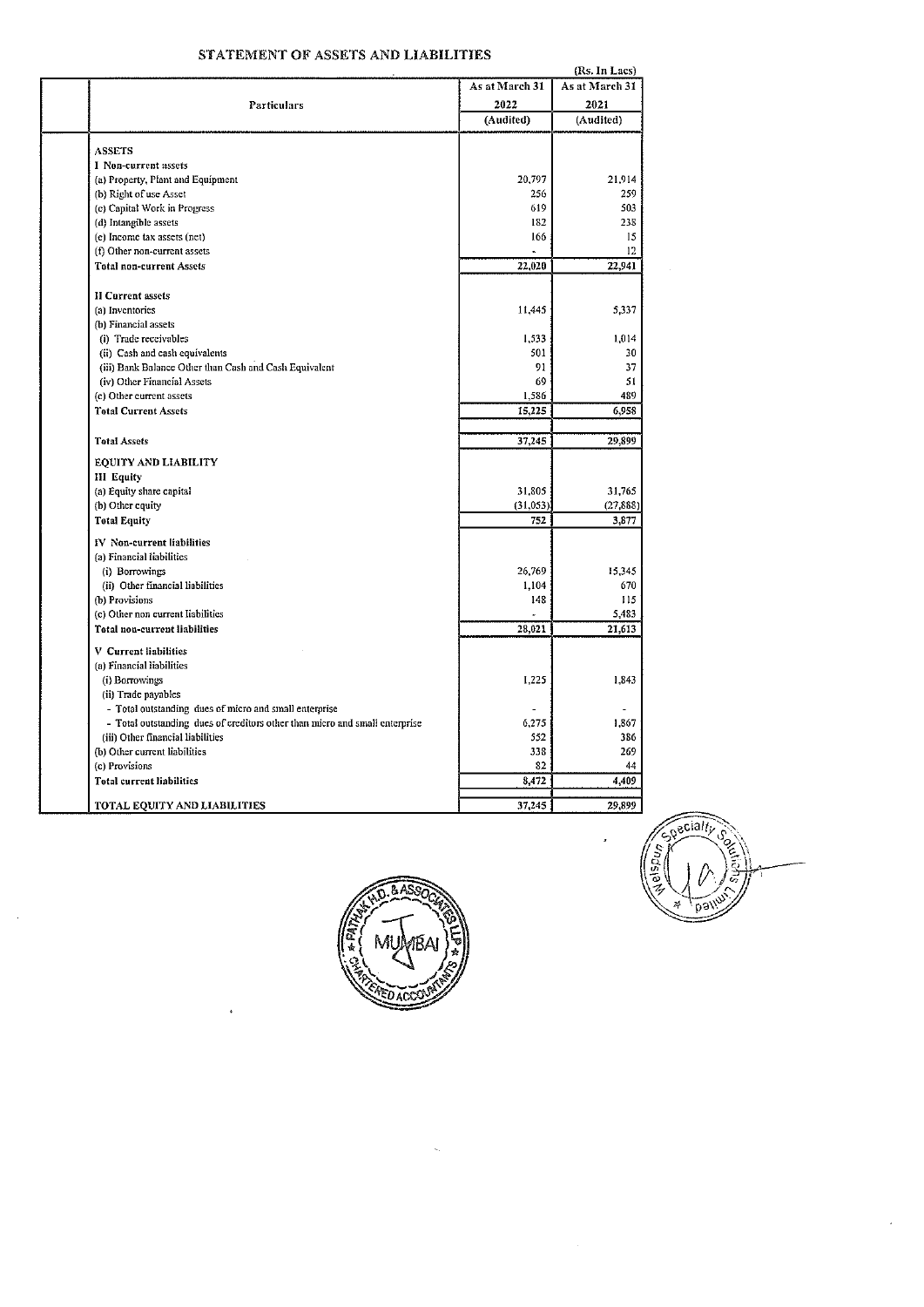#### Welspun Specialty Solutions Limited CASH FLOW STATEMENT FOR THE YEAR ENDED MARCH 31,2022

| Year ended<br>Particulars<br>Year ended<br>March 31, 2021<br>March 31, 2022<br>Cash Flow from Operational Activities<br>9,329<br>Profit/(loss) before tax as per statement of profit and loss :<br>(3,078)<br>Adjustment for :<br>Depreciation and amortization expenses<br>1,449<br>1,381<br>1,703<br>1 147<br>Financial Costs<br>Unrealsied exchange difference (Net)<br>(80)<br>(31)<br>Interest Income<br>(33)<br>(75)<br>Provision for Gratuity & Compensated Absences<br>43<br>48<br>(Profit)/Loss on Sale of Property, Plant & Equipment (Net) [@ Rs.32,980]<br>98<br>@<br>Expense on employee stock option scheme<br>41<br>5<br>Bad Debts Written off<br>5<br>559<br>19<br>Provision for Doubtful Debts (Reversed)<br>(559)<br>Provision/ (Reversal) for Obsolescence of Inventory<br>(36)<br>(24)<br>Write back of Preference Share Liability (Exceptional Item)<br>(12, 726)<br>Capital Advance Written off<br>3,075<br>(10, 141)<br>(812<br>(3)<br>Operating Cash Profit/(Loss) before Working Capital Changes<br>Changes in Working Capital:<br>572<br>(Increase)/decrease in trade & other receivables<br>(1,657)<br>(Increase)/decrease in inventories<br>(6, 072)<br>1,664<br>Increase/(decrease) in trade & other payables<br>(941)<br>2,824<br>Increase/(decrease) in provisions<br>41<br>(109)<br>4,951<br>(8,629)<br>(8.632)<br>4,139<br>(151)<br>146<br>Cash generated from / (used in) Operations<br>4,283<br>Less. Direct taxes paid (net of refunds)<br>(8,783)<br>Net cash flows (used in)/ generated from operating activities after exceptional items<br><b>Cash Flow from Investing Activities</b><br>Acquisition of Property Plant & Equipment and Intangible Assets (including Capital Work in<br>(383)<br>(1.218)<br>Progress, Capital Advance and Creditors for Capital Expenditure) (Net)<br>Proceeds from Sale Of Property, Plant and Equipment<br>34<br>8<br>33<br>Interest Income<br>(55)<br>(Purchase) / Redemption of Bank Deposit<br>269<br>(397)<br>(861)<br>Net Cash generated from / (used in) Investing Activities:<br><b>Cash Flow from Financing Activities</b><br>Proceeds from long-term borrowings<br>14,659<br>Repayment of long-term borrowings<br>1,442<br>(2,988)<br>Proceeds / (Repayment) of short term borrowings (net)<br>(799)<br>(866)<br>Proceeds from Issue of Equity Shares<br>40<br>Interest Paid<br>(1, 194)<br>Net Cash generated from / (used in) Financing Activities:<br>(996)<br>(3, 402)<br>9,651<br>20<br>NET INCREASE/(DECREASE) IN CASH AND CASH EQUIVALENTS (A + B + C)<br>471<br>9<br>Cash and cash equivalents at the beginning of the Year<br>30<br>30<br>Cash and cash equivalents at the end of Year<br>501<br>21<br>NET INCREASE/(DECREASE) AS DISCLOSED ABOVE<br>471<br>Cash and cash equivalents as per above comprise of the following:<br>Balances with banks:<br>496<br>26<br><b>Current Accounts</b><br>297<br>26<br>ţ<br>FD with less than 3 months maturity<br>199<br>Cash on hand<br>4<br>5<br>Balances per statement of cash flows<br>501<br>30 |    |  |  | (Rs. In Lacs) |
|-----------------------------------------------------------------------------------------------------------------------------------------------------------------------------------------------------------------------------------------------------------------------------------------------------------------------------------------------------------------------------------------------------------------------------------------------------------------------------------------------------------------------------------------------------------------------------------------------------------------------------------------------------------------------------------------------------------------------------------------------------------------------------------------------------------------------------------------------------------------------------------------------------------------------------------------------------------------------------------------------------------------------------------------------------------------------------------------------------------------------------------------------------------------------------------------------------------------------------------------------------------------------------------------------------------------------------------------------------------------------------------------------------------------------------------------------------------------------------------------------------------------------------------------------------------------------------------------------------------------------------------------------------------------------------------------------------------------------------------------------------------------------------------------------------------------------------------------------------------------------------------------------------------------------------------------------------------------------------------------------------------------------------------------------------------------------------------------------------------------------------------------------------------------------------------------------------------------------------------------------------------------------------------------------------------------------------------------------------------------------------------------------------------------------------------------------------------------------------------------------------------------------------------------------------------------------------------------------------------------------------------------------------------------------------------------------------------------------------------------------------------------------------------------------------------------------------------------------------------------------------------------------------------------------------------------------------------------------------------------------------------------------------------------|----|--|--|---------------|
|                                                                                                                                                                                                                                                                                                                                                                                                                                                                                                                                                                                                                                                                                                                                                                                                                                                                                                                                                                                                                                                                                                                                                                                                                                                                                                                                                                                                                                                                                                                                                                                                                                                                                                                                                                                                                                                                                                                                                                                                                                                                                                                                                                                                                                                                                                                                                                                                                                                                                                                                                                                                                                                                                                                                                                                                                                                                                                                                                                                                                                         |    |  |  |               |
|                                                                                                                                                                                                                                                                                                                                                                                                                                                                                                                                                                                                                                                                                                                                                                                                                                                                                                                                                                                                                                                                                                                                                                                                                                                                                                                                                                                                                                                                                                                                                                                                                                                                                                                                                                                                                                                                                                                                                                                                                                                                                                                                                                                                                                                                                                                                                                                                                                                                                                                                                                                                                                                                                                                                                                                                                                                                                                                                                                                                                                         |    |  |  |               |
|                                                                                                                                                                                                                                                                                                                                                                                                                                                                                                                                                                                                                                                                                                                                                                                                                                                                                                                                                                                                                                                                                                                                                                                                                                                                                                                                                                                                                                                                                                                                                                                                                                                                                                                                                                                                                                                                                                                                                                                                                                                                                                                                                                                                                                                                                                                                                                                                                                                                                                                                                                                                                                                                                                                                                                                                                                                                                                                                                                                                                                         |    |  |  |               |
|                                                                                                                                                                                                                                                                                                                                                                                                                                                                                                                                                                                                                                                                                                                                                                                                                                                                                                                                                                                                                                                                                                                                                                                                                                                                                                                                                                                                                                                                                                                                                                                                                                                                                                                                                                                                                                                                                                                                                                                                                                                                                                                                                                                                                                                                                                                                                                                                                                                                                                                                                                                                                                                                                                                                                                                                                                                                                                                                                                                                                                         | A) |  |  |               |
|                                                                                                                                                                                                                                                                                                                                                                                                                                                                                                                                                                                                                                                                                                                                                                                                                                                                                                                                                                                                                                                                                                                                                                                                                                                                                                                                                                                                                                                                                                                                                                                                                                                                                                                                                                                                                                                                                                                                                                                                                                                                                                                                                                                                                                                                                                                                                                                                                                                                                                                                                                                                                                                                                                                                                                                                                                                                                                                                                                                                                                         |    |  |  |               |
|                                                                                                                                                                                                                                                                                                                                                                                                                                                                                                                                                                                                                                                                                                                                                                                                                                                                                                                                                                                                                                                                                                                                                                                                                                                                                                                                                                                                                                                                                                                                                                                                                                                                                                                                                                                                                                                                                                                                                                                                                                                                                                                                                                                                                                                                                                                                                                                                                                                                                                                                                                                                                                                                                                                                                                                                                                                                                                                                                                                                                                         |    |  |  |               |
|                                                                                                                                                                                                                                                                                                                                                                                                                                                                                                                                                                                                                                                                                                                                                                                                                                                                                                                                                                                                                                                                                                                                                                                                                                                                                                                                                                                                                                                                                                                                                                                                                                                                                                                                                                                                                                                                                                                                                                                                                                                                                                                                                                                                                                                                                                                                                                                                                                                                                                                                                                                                                                                                                                                                                                                                                                                                                                                                                                                                                                         |    |  |  |               |
|                                                                                                                                                                                                                                                                                                                                                                                                                                                                                                                                                                                                                                                                                                                                                                                                                                                                                                                                                                                                                                                                                                                                                                                                                                                                                                                                                                                                                                                                                                                                                                                                                                                                                                                                                                                                                                                                                                                                                                                                                                                                                                                                                                                                                                                                                                                                                                                                                                                                                                                                                                                                                                                                                                                                                                                                                                                                                                                                                                                                                                         |    |  |  |               |
|                                                                                                                                                                                                                                                                                                                                                                                                                                                                                                                                                                                                                                                                                                                                                                                                                                                                                                                                                                                                                                                                                                                                                                                                                                                                                                                                                                                                                                                                                                                                                                                                                                                                                                                                                                                                                                                                                                                                                                                                                                                                                                                                                                                                                                                                                                                                                                                                                                                                                                                                                                                                                                                                                                                                                                                                                                                                                                                                                                                                                                         |    |  |  |               |
|                                                                                                                                                                                                                                                                                                                                                                                                                                                                                                                                                                                                                                                                                                                                                                                                                                                                                                                                                                                                                                                                                                                                                                                                                                                                                                                                                                                                                                                                                                                                                                                                                                                                                                                                                                                                                                                                                                                                                                                                                                                                                                                                                                                                                                                                                                                                                                                                                                                                                                                                                                                                                                                                                                                                                                                                                                                                                                                                                                                                                                         |    |  |  |               |
|                                                                                                                                                                                                                                                                                                                                                                                                                                                                                                                                                                                                                                                                                                                                                                                                                                                                                                                                                                                                                                                                                                                                                                                                                                                                                                                                                                                                                                                                                                                                                                                                                                                                                                                                                                                                                                                                                                                                                                                                                                                                                                                                                                                                                                                                                                                                                                                                                                                                                                                                                                                                                                                                                                                                                                                                                                                                                                                                                                                                                                         |    |  |  |               |
|                                                                                                                                                                                                                                                                                                                                                                                                                                                                                                                                                                                                                                                                                                                                                                                                                                                                                                                                                                                                                                                                                                                                                                                                                                                                                                                                                                                                                                                                                                                                                                                                                                                                                                                                                                                                                                                                                                                                                                                                                                                                                                                                                                                                                                                                                                                                                                                                                                                                                                                                                                                                                                                                                                                                                                                                                                                                                                                                                                                                                                         |    |  |  |               |
|                                                                                                                                                                                                                                                                                                                                                                                                                                                                                                                                                                                                                                                                                                                                                                                                                                                                                                                                                                                                                                                                                                                                                                                                                                                                                                                                                                                                                                                                                                                                                                                                                                                                                                                                                                                                                                                                                                                                                                                                                                                                                                                                                                                                                                                                                                                                                                                                                                                                                                                                                                                                                                                                                                                                                                                                                                                                                                                                                                                                                                         |    |  |  |               |
|                                                                                                                                                                                                                                                                                                                                                                                                                                                                                                                                                                                                                                                                                                                                                                                                                                                                                                                                                                                                                                                                                                                                                                                                                                                                                                                                                                                                                                                                                                                                                                                                                                                                                                                                                                                                                                                                                                                                                                                                                                                                                                                                                                                                                                                                                                                                                                                                                                                                                                                                                                                                                                                                                                                                                                                                                                                                                                                                                                                                                                         |    |  |  |               |
|                                                                                                                                                                                                                                                                                                                                                                                                                                                                                                                                                                                                                                                                                                                                                                                                                                                                                                                                                                                                                                                                                                                                                                                                                                                                                                                                                                                                                                                                                                                                                                                                                                                                                                                                                                                                                                                                                                                                                                                                                                                                                                                                                                                                                                                                                                                                                                                                                                                                                                                                                                                                                                                                                                                                                                                                                                                                                                                                                                                                                                         |    |  |  |               |
|                                                                                                                                                                                                                                                                                                                                                                                                                                                                                                                                                                                                                                                                                                                                                                                                                                                                                                                                                                                                                                                                                                                                                                                                                                                                                                                                                                                                                                                                                                                                                                                                                                                                                                                                                                                                                                                                                                                                                                                                                                                                                                                                                                                                                                                                                                                                                                                                                                                                                                                                                                                                                                                                                                                                                                                                                                                                                                                                                                                                                                         |    |  |  |               |
|                                                                                                                                                                                                                                                                                                                                                                                                                                                                                                                                                                                                                                                                                                                                                                                                                                                                                                                                                                                                                                                                                                                                                                                                                                                                                                                                                                                                                                                                                                                                                                                                                                                                                                                                                                                                                                                                                                                                                                                                                                                                                                                                                                                                                                                                                                                                                                                                                                                                                                                                                                                                                                                                                                                                                                                                                                                                                                                                                                                                                                         |    |  |  |               |
|                                                                                                                                                                                                                                                                                                                                                                                                                                                                                                                                                                                                                                                                                                                                                                                                                                                                                                                                                                                                                                                                                                                                                                                                                                                                                                                                                                                                                                                                                                                                                                                                                                                                                                                                                                                                                                                                                                                                                                                                                                                                                                                                                                                                                                                                                                                                                                                                                                                                                                                                                                                                                                                                                                                                                                                                                                                                                                                                                                                                                                         |    |  |  |               |
|                                                                                                                                                                                                                                                                                                                                                                                                                                                                                                                                                                                                                                                                                                                                                                                                                                                                                                                                                                                                                                                                                                                                                                                                                                                                                                                                                                                                                                                                                                                                                                                                                                                                                                                                                                                                                                                                                                                                                                                                                                                                                                                                                                                                                                                                                                                                                                                                                                                                                                                                                                                                                                                                                                                                                                                                                                                                                                                                                                                                                                         |    |  |  |               |
|                                                                                                                                                                                                                                                                                                                                                                                                                                                                                                                                                                                                                                                                                                                                                                                                                                                                                                                                                                                                                                                                                                                                                                                                                                                                                                                                                                                                                                                                                                                                                                                                                                                                                                                                                                                                                                                                                                                                                                                                                                                                                                                                                                                                                                                                                                                                                                                                                                                                                                                                                                                                                                                                                                                                                                                                                                                                                                                                                                                                                                         |    |  |  |               |
|                                                                                                                                                                                                                                                                                                                                                                                                                                                                                                                                                                                                                                                                                                                                                                                                                                                                                                                                                                                                                                                                                                                                                                                                                                                                                                                                                                                                                                                                                                                                                                                                                                                                                                                                                                                                                                                                                                                                                                                                                                                                                                                                                                                                                                                                                                                                                                                                                                                                                                                                                                                                                                                                                                                                                                                                                                                                                                                                                                                                                                         |    |  |  |               |
|                                                                                                                                                                                                                                                                                                                                                                                                                                                                                                                                                                                                                                                                                                                                                                                                                                                                                                                                                                                                                                                                                                                                                                                                                                                                                                                                                                                                                                                                                                                                                                                                                                                                                                                                                                                                                                                                                                                                                                                                                                                                                                                                                                                                                                                                                                                                                                                                                                                                                                                                                                                                                                                                                                                                                                                                                                                                                                                                                                                                                                         |    |  |  |               |
|                                                                                                                                                                                                                                                                                                                                                                                                                                                                                                                                                                                                                                                                                                                                                                                                                                                                                                                                                                                                                                                                                                                                                                                                                                                                                                                                                                                                                                                                                                                                                                                                                                                                                                                                                                                                                                                                                                                                                                                                                                                                                                                                                                                                                                                                                                                                                                                                                                                                                                                                                                                                                                                                                                                                                                                                                                                                                                                                                                                                                                         |    |  |  |               |
|                                                                                                                                                                                                                                                                                                                                                                                                                                                                                                                                                                                                                                                                                                                                                                                                                                                                                                                                                                                                                                                                                                                                                                                                                                                                                                                                                                                                                                                                                                                                                                                                                                                                                                                                                                                                                                                                                                                                                                                                                                                                                                                                                                                                                                                                                                                                                                                                                                                                                                                                                                                                                                                                                                                                                                                                                                                                                                                                                                                                                                         |    |  |  |               |
|                                                                                                                                                                                                                                                                                                                                                                                                                                                                                                                                                                                                                                                                                                                                                                                                                                                                                                                                                                                                                                                                                                                                                                                                                                                                                                                                                                                                                                                                                                                                                                                                                                                                                                                                                                                                                                                                                                                                                                                                                                                                                                                                                                                                                                                                                                                                                                                                                                                                                                                                                                                                                                                                                                                                                                                                                                                                                                                                                                                                                                         |    |  |  |               |
|                                                                                                                                                                                                                                                                                                                                                                                                                                                                                                                                                                                                                                                                                                                                                                                                                                                                                                                                                                                                                                                                                                                                                                                                                                                                                                                                                                                                                                                                                                                                                                                                                                                                                                                                                                                                                                                                                                                                                                                                                                                                                                                                                                                                                                                                                                                                                                                                                                                                                                                                                                                                                                                                                                                                                                                                                                                                                                                                                                                                                                         |    |  |  |               |
|                                                                                                                                                                                                                                                                                                                                                                                                                                                                                                                                                                                                                                                                                                                                                                                                                                                                                                                                                                                                                                                                                                                                                                                                                                                                                                                                                                                                                                                                                                                                                                                                                                                                                                                                                                                                                                                                                                                                                                                                                                                                                                                                                                                                                                                                                                                                                                                                                                                                                                                                                                                                                                                                                                                                                                                                                                                                                                                                                                                                                                         |    |  |  |               |
|                                                                                                                                                                                                                                                                                                                                                                                                                                                                                                                                                                                                                                                                                                                                                                                                                                                                                                                                                                                                                                                                                                                                                                                                                                                                                                                                                                                                                                                                                                                                                                                                                                                                                                                                                                                                                                                                                                                                                                                                                                                                                                                                                                                                                                                                                                                                                                                                                                                                                                                                                                                                                                                                                                                                                                                                                                                                                                                                                                                                                                         |    |  |  |               |
|                                                                                                                                                                                                                                                                                                                                                                                                                                                                                                                                                                                                                                                                                                                                                                                                                                                                                                                                                                                                                                                                                                                                                                                                                                                                                                                                                                                                                                                                                                                                                                                                                                                                                                                                                                                                                                                                                                                                                                                                                                                                                                                                                                                                                                                                                                                                                                                                                                                                                                                                                                                                                                                                                                                                                                                                                                                                                                                                                                                                                                         |    |  |  |               |
|                                                                                                                                                                                                                                                                                                                                                                                                                                                                                                                                                                                                                                                                                                                                                                                                                                                                                                                                                                                                                                                                                                                                                                                                                                                                                                                                                                                                                                                                                                                                                                                                                                                                                                                                                                                                                                                                                                                                                                                                                                                                                                                                                                                                                                                                                                                                                                                                                                                                                                                                                                                                                                                                                                                                                                                                                                                                                                                                                                                                                                         |    |  |  |               |
|                                                                                                                                                                                                                                                                                                                                                                                                                                                                                                                                                                                                                                                                                                                                                                                                                                                                                                                                                                                                                                                                                                                                                                                                                                                                                                                                                                                                                                                                                                                                                                                                                                                                                                                                                                                                                                                                                                                                                                                                                                                                                                                                                                                                                                                                                                                                                                                                                                                                                                                                                                                                                                                                                                                                                                                                                                                                                                                                                                                                                                         | B) |  |  |               |
|                                                                                                                                                                                                                                                                                                                                                                                                                                                                                                                                                                                                                                                                                                                                                                                                                                                                                                                                                                                                                                                                                                                                                                                                                                                                                                                                                                                                                                                                                                                                                                                                                                                                                                                                                                                                                                                                                                                                                                                                                                                                                                                                                                                                                                                                                                                                                                                                                                                                                                                                                                                                                                                                                                                                                                                                                                                                                                                                                                                                                                         |    |  |  |               |
|                                                                                                                                                                                                                                                                                                                                                                                                                                                                                                                                                                                                                                                                                                                                                                                                                                                                                                                                                                                                                                                                                                                                                                                                                                                                                                                                                                                                                                                                                                                                                                                                                                                                                                                                                                                                                                                                                                                                                                                                                                                                                                                                                                                                                                                                                                                                                                                                                                                                                                                                                                                                                                                                                                                                                                                                                                                                                                                                                                                                                                         |    |  |  |               |
|                                                                                                                                                                                                                                                                                                                                                                                                                                                                                                                                                                                                                                                                                                                                                                                                                                                                                                                                                                                                                                                                                                                                                                                                                                                                                                                                                                                                                                                                                                                                                                                                                                                                                                                                                                                                                                                                                                                                                                                                                                                                                                                                                                                                                                                                                                                                                                                                                                                                                                                                                                                                                                                                                                                                                                                                                                                                                                                                                                                                                                         |    |  |  |               |
|                                                                                                                                                                                                                                                                                                                                                                                                                                                                                                                                                                                                                                                                                                                                                                                                                                                                                                                                                                                                                                                                                                                                                                                                                                                                                                                                                                                                                                                                                                                                                                                                                                                                                                                                                                                                                                                                                                                                                                                                                                                                                                                                                                                                                                                                                                                                                                                                                                                                                                                                                                                                                                                                                                                                                                                                                                                                                                                                                                                                                                         |    |  |  |               |
|                                                                                                                                                                                                                                                                                                                                                                                                                                                                                                                                                                                                                                                                                                                                                                                                                                                                                                                                                                                                                                                                                                                                                                                                                                                                                                                                                                                                                                                                                                                                                                                                                                                                                                                                                                                                                                                                                                                                                                                                                                                                                                                                                                                                                                                                                                                                                                                                                                                                                                                                                                                                                                                                                                                                                                                                                                                                                                                                                                                                                                         |    |  |  |               |
|                                                                                                                                                                                                                                                                                                                                                                                                                                                                                                                                                                                                                                                                                                                                                                                                                                                                                                                                                                                                                                                                                                                                                                                                                                                                                                                                                                                                                                                                                                                                                                                                                                                                                                                                                                                                                                                                                                                                                                                                                                                                                                                                                                                                                                                                                                                                                                                                                                                                                                                                                                                                                                                                                                                                                                                                                                                                                                                                                                                                                                         |    |  |  |               |
|                                                                                                                                                                                                                                                                                                                                                                                                                                                                                                                                                                                                                                                                                                                                                                                                                                                                                                                                                                                                                                                                                                                                                                                                                                                                                                                                                                                                                                                                                                                                                                                                                                                                                                                                                                                                                                                                                                                                                                                                                                                                                                                                                                                                                                                                                                                                                                                                                                                                                                                                                                                                                                                                                                                                                                                                                                                                                                                                                                                                                                         |    |  |  |               |
|                                                                                                                                                                                                                                                                                                                                                                                                                                                                                                                                                                                                                                                                                                                                                                                                                                                                                                                                                                                                                                                                                                                                                                                                                                                                                                                                                                                                                                                                                                                                                                                                                                                                                                                                                                                                                                                                                                                                                                                                                                                                                                                                                                                                                                                                                                                                                                                                                                                                                                                                                                                                                                                                                                                                                                                                                                                                                                                                                                                                                                         |    |  |  |               |
|                                                                                                                                                                                                                                                                                                                                                                                                                                                                                                                                                                                                                                                                                                                                                                                                                                                                                                                                                                                                                                                                                                                                                                                                                                                                                                                                                                                                                                                                                                                                                                                                                                                                                                                                                                                                                                                                                                                                                                                                                                                                                                                                                                                                                                                                                                                                                                                                                                                                                                                                                                                                                                                                                                                                                                                                                                                                                                                                                                                                                                         | C) |  |  |               |
|                                                                                                                                                                                                                                                                                                                                                                                                                                                                                                                                                                                                                                                                                                                                                                                                                                                                                                                                                                                                                                                                                                                                                                                                                                                                                                                                                                                                                                                                                                                                                                                                                                                                                                                                                                                                                                                                                                                                                                                                                                                                                                                                                                                                                                                                                                                                                                                                                                                                                                                                                                                                                                                                                                                                                                                                                                                                                                                                                                                                                                         |    |  |  |               |
|                                                                                                                                                                                                                                                                                                                                                                                                                                                                                                                                                                                                                                                                                                                                                                                                                                                                                                                                                                                                                                                                                                                                                                                                                                                                                                                                                                                                                                                                                                                                                                                                                                                                                                                                                                                                                                                                                                                                                                                                                                                                                                                                                                                                                                                                                                                                                                                                                                                                                                                                                                                                                                                                                                                                                                                                                                                                                                                                                                                                                                         |    |  |  |               |
|                                                                                                                                                                                                                                                                                                                                                                                                                                                                                                                                                                                                                                                                                                                                                                                                                                                                                                                                                                                                                                                                                                                                                                                                                                                                                                                                                                                                                                                                                                                                                                                                                                                                                                                                                                                                                                                                                                                                                                                                                                                                                                                                                                                                                                                                                                                                                                                                                                                                                                                                                                                                                                                                                                                                                                                                                                                                                                                                                                                                                                         |    |  |  |               |
|                                                                                                                                                                                                                                                                                                                                                                                                                                                                                                                                                                                                                                                                                                                                                                                                                                                                                                                                                                                                                                                                                                                                                                                                                                                                                                                                                                                                                                                                                                                                                                                                                                                                                                                                                                                                                                                                                                                                                                                                                                                                                                                                                                                                                                                                                                                                                                                                                                                                                                                                                                                                                                                                                                                                                                                                                                                                                                                                                                                                                                         |    |  |  |               |
|                                                                                                                                                                                                                                                                                                                                                                                                                                                                                                                                                                                                                                                                                                                                                                                                                                                                                                                                                                                                                                                                                                                                                                                                                                                                                                                                                                                                                                                                                                                                                                                                                                                                                                                                                                                                                                                                                                                                                                                                                                                                                                                                                                                                                                                                                                                                                                                                                                                                                                                                                                                                                                                                                                                                                                                                                                                                                                                                                                                                                                         |    |  |  |               |
|                                                                                                                                                                                                                                                                                                                                                                                                                                                                                                                                                                                                                                                                                                                                                                                                                                                                                                                                                                                                                                                                                                                                                                                                                                                                                                                                                                                                                                                                                                                                                                                                                                                                                                                                                                                                                                                                                                                                                                                                                                                                                                                                                                                                                                                                                                                                                                                                                                                                                                                                                                                                                                                                                                                                                                                                                                                                                                                                                                                                                                         |    |  |  |               |
|                                                                                                                                                                                                                                                                                                                                                                                                                                                                                                                                                                                                                                                                                                                                                                                                                                                                                                                                                                                                                                                                                                                                                                                                                                                                                                                                                                                                                                                                                                                                                                                                                                                                                                                                                                                                                                                                                                                                                                                                                                                                                                                                                                                                                                                                                                                                                                                                                                                                                                                                                                                                                                                                                                                                                                                                                                                                                                                                                                                                                                         |    |  |  |               |
|                                                                                                                                                                                                                                                                                                                                                                                                                                                                                                                                                                                                                                                                                                                                                                                                                                                                                                                                                                                                                                                                                                                                                                                                                                                                                                                                                                                                                                                                                                                                                                                                                                                                                                                                                                                                                                                                                                                                                                                                                                                                                                                                                                                                                                                                                                                                                                                                                                                                                                                                                                                                                                                                                                                                                                                                                                                                                                                                                                                                                                         |    |  |  |               |
|                                                                                                                                                                                                                                                                                                                                                                                                                                                                                                                                                                                                                                                                                                                                                                                                                                                                                                                                                                                                                                                                                                                                                                                                                                                                                                                                                                                                                                                                                                                                                                                                                                                                                                                                                                                                                                                                                                                                                                                                                                                                                                                                                                                                                                                                                                                                                                                                                                                                                                                                                                                                                                                                                                                                                                                                                                                                                                                                                                                                                                         |    |  |  |               |
|                                                                                                                                                                                                                                                                                                                                                                                                                                                                                                                                                                                                                                                                                                                                                                                                                                                                                                                                                                                                                                                                                                                                                                                                                                                                                                                                                                                                                                                                                                                                                                                                                                                                                                                                                                                                                                                                                                                                                                                                                                                                                                                                                                                                                                                                                                                                                                                                                                                                                                                                                                                                                                                                                                                                                                                                                                                                                                                                                                                                                                         |    |  |  |               |
|                                                                                                                                                                                                                                                                                                                                                                                                                                                                                                                                                                                                                                                                                                                                                                                                                                                                                                                                                                                                                                                                                                                                                                                                                                                                                                                                                                                                                                                                                                                                                                                                                                                                                                                                                                                                                                                                                                                                                                                                                                                                                                                                                                                                                                                                                                                                                                                                                                                                                                                                                                                                                                                                                                                                                                                                                                                                                                                                                                                                                                         |    |  |  |               |
|                                                                                                                                                                                                                                                                                                                                                                                                                                                                                                                                                                                                                                                                                                                                                                                                                                                                                                                                                                                                                                                                                                                                                                                                                                                                                                                                                                                                                                                                                                                                                                                                                                                                                                                                                                                                                                                                                                                                                                                                                                                                                                                                                                                                                                                                                                                                                                                                                                                                                                                                                                                                                                                                                                                                                                                                                                                                                                                                                                                                                                         |    |  |  |               |
|                                                                                                                                                                                                                                                                                                                                                                                                                                                                                                                                                                                                                                                                                                                                                                                                                                                                                                                                                                                                                                                                                                                                                                                                                                                                                                                                                                                                                                                                                                                                                                                                                                                                                                                                                                                                                                                                                                                                                                                                                                                                                                                                                                                                                                                                                                                                                                                                                                                                                                                                                                                                                                                                                                                                                                                                                                                                                                                                                                                                                                         |    |  |  |               |
|                                                                                                                                                                                                                                                                                                                                                                                                                                                                                                                                                                                                                                                                                                                                                                                                                                                                                                                                                                                                                                                                                                                                                                                                                                                                                                                                                                                                                                                                                                                                                                                                                                                                                                                                                                                                                                                                                                                                                                                                                                                                                                                                                                                                                                                                                                                                                                                                                                                                                                                                                                                                                                                                                                                                                                                                                                                                                                                                                                                                                                         |    |  |  |               |
|                                                                                                                                                                                                                                                                                                                                                                                                                                                                                                                                                                                                                                                                                                                                                                                                                                                                                                                                                                                                                                                                                                                                                                                                                                                                                                                                                                                                                                                                                                                                                                                                                                                                                                                                                                                                                                                                                                                                                                                                                                                                                                                                                                                                                                                                                                                                                                                                                                                                                                                                                                                                                                                                                                                                                                                                                                                                                                                                                                                                                                         |    |  |  |               |
|                                                                                                                                                                                                                                                                                                                                                                                                                                                                                                                                                                                                                                                                                                                                                                                                                                                                                                                                                                                                                                                                                                                                                                                                                                                                                                                                                                                                                                                                                                                                                                                                                                                                                                                                                                                                                                                                                                                                                                                                                                                                                                                                                                                                                                                                                                                                                                                                                                                                                                                                                                                                                                                                                                                                                                                                                                                                                                                                                                                                                                         |    |  |  |               |
|                                                                                                                                                                                                                                                                                                                                                                                                                                                                                                                                                                                                                                                                                                                                                                                                                                                                                                                                                                                                                                                                                                                                                                                                                                                                                                                                                                                                                                                                                                                                                                                                                                                                                                                                                                                                                                                                                                                                                                                                                                                                                                                                                                                                                                                                                                                                                                                                                                                                                                                                                                                                                                                                                                                                                                                                                                                                                                                                                                                                                                         |    |  |  |               |
|                                                                                                                                                                                                                                                                                                                                                                                                                                                                                                                                                                                                                                                                                                                                                                                                                                                                                                                                                                                                                                                                                                                                                                                                                                                                                                                                                                                                                                                                                                                                                                                                                                                                                                                                                                                                                                                                                                                                                                                                                                                                                                                                                                                                                                                                                                                                                                                                                                                                                                                                                                                                                                                                                                                                                                                                                                                                                                                                                                                                                                         |    |  |  |               |
|                                                                                                                                                                                                                                                                                                                                                                                                                                                                                                                                                                                                                                                                                                                                                                                                                                                                                                                                                                                                                                                                                                                                                                                                                                                                                                                                                                                                                                                                                                                                                                                                                                                                                                                                                                                                                                                                                                                                                                                                                                                                                                                                                                                                                                                                                                                                                                                                                                                                                                                                                                                                                                                                                                                                                                                                                                                                                                                                                                                                                                         |    |  |  |               |
|                                                                                                                                                                                                                                                                                                                                                                                                                                                                                                                                                                                                                                                                                                                                                                                                                                                                                                                                                                                                                                                                                                                                                                                                                                                                                                                                                                                                                                                                                                                                                                                                                                                                                                                                                                                                                                                                                                                                                                                                                                                                                                                                                                                                                                                                                                                                                                                                                                                                                                                                                                                                                                                                                                                                                                                                                                                                                                                                                                                                                                         |    |  |  |               |

Date · May 23, 2022 Place: Mumbai

For and on behalf of Board

 $\cdot$ 

Specialty

**DENIUS** 

z.

 $\mathcal{L}$ 

 $\mathcal{U}$ Mr. Anuj Burakia DIN: 02840211

 $\frac{1}{2}$ 

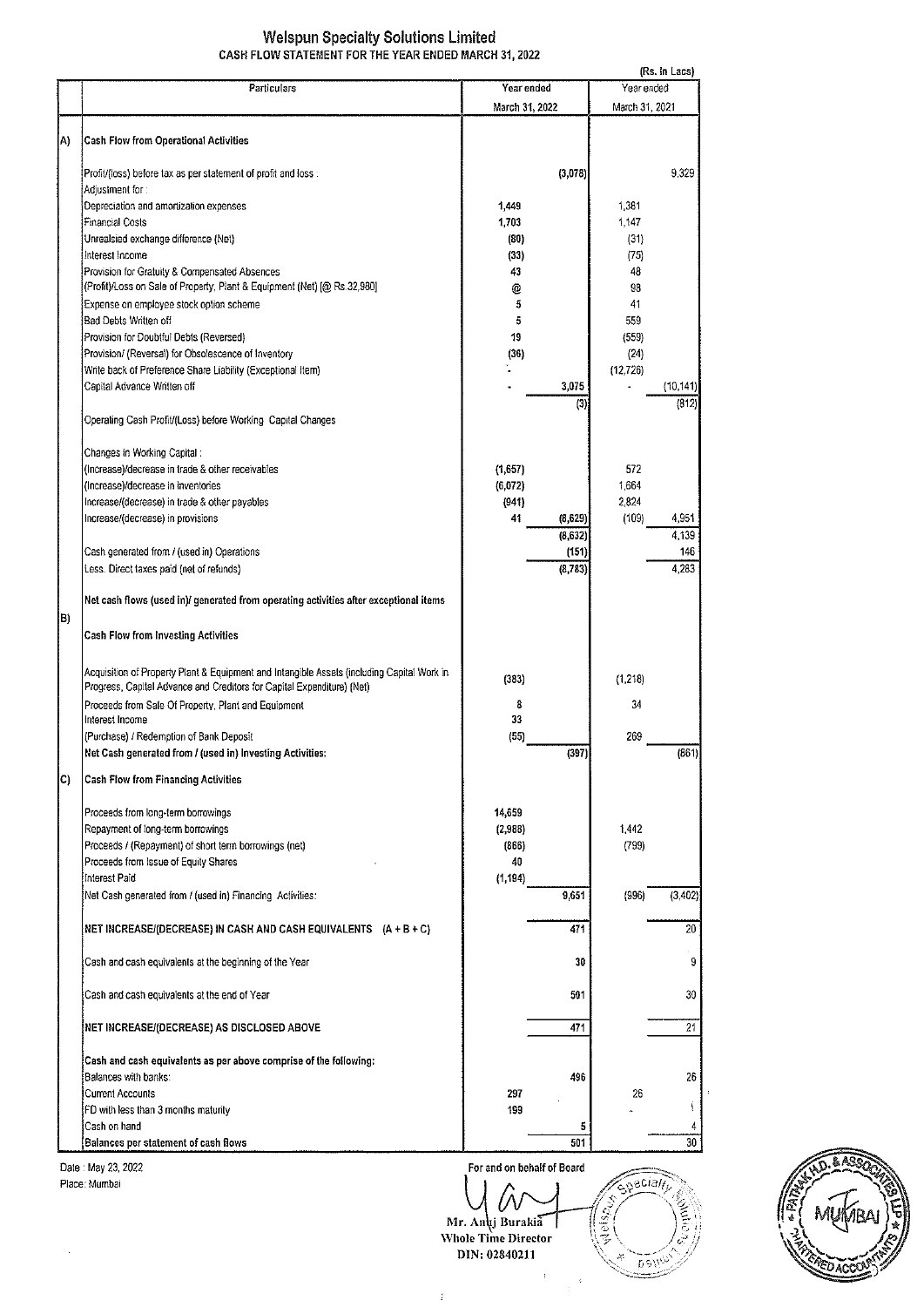Notes:

- The above results have been reviewed by the Audit Committee and thereafter were approved and taken on record by the Board of Directors at its meeting held on May  $\mathbf{I}$ 23,2022.
- 2 The financial results ofWclspun Specialty Solution Limited {"the Company") have been prepared in accordance with Indian Accounting Standards (lnd AS) prescribed under section 133 of the Companies Act 2013 ("the Act") read with rule 3 oflndian Accounting Standards Rules 2015.
- 3 The Company is engaged in the business of steel & steel products which in the opinion of the Management is considered the only business segment in the context of IND AS 108 on "Operating Segment", as specified under section 133 of Companies Act, 2013, read with the Companies (Indian Accounting Standards) Rules, 2015. The business operations of the Company are predominantly confined within India.
- 4 As the deferred tax asset is higher than the deferred tax liability as computed in accordance with the lnd AS 12, specified under section 133 of Companies Act, 2013. read with the Companies (Indian Accounting Standards) Rules, 2015, the Company, as a matter of prudence, has not recognised any deferred tax asset.
- 5 lnspite of losses incurred during the year, the Company's order book has improved during the last 2 quarters and the Company is envisaging the trend to continue. In view of increased utilisation of its production capacity and operating efficiency will lead to sustainable cash now. The management believes that the Company will be able to meet its operational and other commitments as they arise and the Company continue to have financial support from its Parent Company. Accordingly, the accounts of the Company has been prepared on a going concem basis.
- a) During the quarter ended on March 31, 2021, the Company has received Rs. 909 Lacs vide Department Order Number 1692081 dated January 16, 2021 from Govemment of Gujarat towards reimbursement of power subsidy of previous years and accordingly the same has been considered as an exceptional item.
	- b) During the previous year, the Company has received final appeal order of Rs. 575 Lacs (including interest ofRs. 126 Lacs) related to Value Added Tax Assessment for FY 2014-15 vide order Number 0182693 dated March 23, 2021. During the quarter ended December 31, 2020, the Company had written off the said recoverable of Rs. 352 Lacs, which was reinstated during the quarter ended March 31, 2021. The Company has received net refund of Rs. 358 Lacs after adjustment of 6th final installment of Sales Tax defennent loan of Rs. 104 Lacs, interest on defennent of loan of Rs. 15 Lacs and refund already received earlier of Rs. 97 lacs. Accordingly, the interest amount ofRs. 126 Lacs received on the said Order has been considered as an exceptional item during quarter ended March 31, 2021.
	- c) During the previous year, the terms of 5,09,04,271 12% Non-Cumulative Redeemable (redeemable at a premium of Rs. 25/-per share) Preference Shares of Rs.10- each have been varied and therefore, post variation the said securities stood modified as 12% Non-Cumulative Redeemable Preference Shares redeemable at par with the rest of the terms remaining unchanged. The said variation shall be effective from the issuance of the said securities. Thereby the redemption amount stands reduced from Rs. 17,816 Lacs to Rs. 5,090 Lacs. The Company has accounted for the reduced liability by crediting to the Statement of Profit and Loss amounting to Rs 12,726 Lacs as an Exceptional Item during the quarter ended March 31, 2021.
- 7 Certain contractual disputes arose in past between the Company and its customer, a public sector undertaking {''PSU") in respect of supply of pipes by the Company to the PSU. The Hon'ble Supreme Court vide its order dated November 13, 2021 ("Hon'ble SC Order") upheld the entire arbitml award in favour of the Company. Accordingly, the Company has received payment amounting to Rs. 1,597 lacs (including interest) on March 25, 2022 which has been credited to Statement of Profit and Loss as Other Income.
- 8 During the quarter ended June 30, 2021, two employees availed the Employee Stock Option (Senior Management Personnel) Plan 2018 and were issued 6,67,850 Equity Shares at Rs. 25.5 each (including premium of Rs.19.5 each), amounting to Rs. 170 Lacs and were subscribed and fully paid up.
- 9 The Board of Directors of Wclspun Steel Ltd (the "Demerged Company"), being the promoter of the Company, at its meeting held on June 28, 2021 have, inter alia, considered and decided to propose to National Company Law Tribunal ("NC'LT") for its approval a scheme in the nature of demerger to transfer its steel business undertaking which inter alia includes their stake (50.03%) in the Company to Welspun Corp Limited (the "Resulting Company"). The Said scheme was approved by NCLT on March 16, 2022, with Appointed date of April 1, 2021. Since the stakeholders who are holding not less than 50% of the equity shares in the Demerged Company (holding company of Welspun Specialty Solutions Limited (WSSL) are the same stakeholders holding not less than 50% equity shares in the Resulting Company and control being exercised by the same person(s) over both the companies, the indirect acquisition of control ofWSSL pursuant to the proposed Scheme is exempt making open offer under the provisions of the Securities and Exchange Board of India (Substantial Acquisition of Shares and Takeovers) Regulations, 2011. Accordingly, the Weslpun Corp Limited became the holding company of the Company.
- 10 The figures for the quarter ended March 31, 2022 and March 31, 2021 are the balancing figures between the audited figures in respect of full financial year and published year to date figures upto the third quarter of respective financial years. The figures for the previous periods and for the year ended March 31, 2021 have been regrouped / rearranged, wherever necessary, to make them comparable.

Date: Place: May 23,2022 l'vfumbai





For and on behalf of Board

Mr. Anuj Burakia<br>Whole Time Director

DIN: 02840211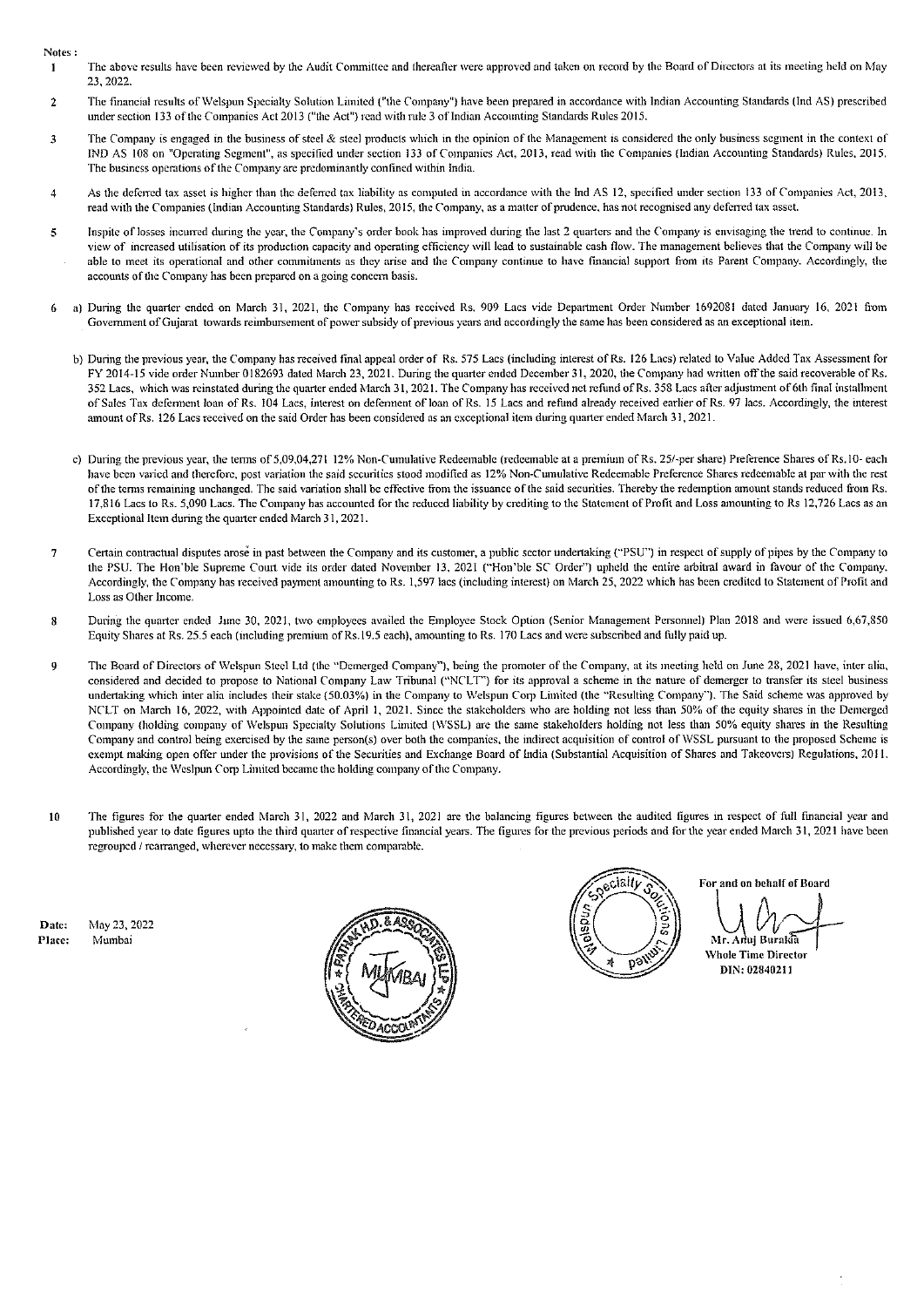

Independent Auditor's Report on Audited Financial Results of Welspun Specialty Solutions Limited for the quarter and year ended March 31, 2022 pursuant to Regulation 33 of the SEBI (Listing Obligations and Disclosure Requirements) Regulations, 2015, as amended.

To, The Board of Directors of Welspun Specialty Solutions Limited,

#### Report on the audit of the Financial Results

#### Opinion

We have audited the accompanying Financial Results of Welspun Specialty Solutions Limited ("the Company") for the quarter and year ended March 31, 2022 ("the fmancial results"), being submitted by the Company pursuant to the requirement of Regulation 33 of the SEBI (Listing Obligations and Disclosure Requirements) Regulations, 2015, as amended ("Listing Regulations").

1n our opinion and to the best of our information and according to the explanations given to us, the financial results:

- (i) are presented in accordance with the requirements of Regulation 33 of the Listing Regulations in this regard; and
- (ii) give a true and fair view in conformity with the recognition and measurement principles laid down in the applicable lndian Accounting Standards and other accounting principles generally accepted in lndia, of the net loss and other comprehensive loss and other fmancial information for the quarter and year ended March 31,2022.

#### Basis for Opinion

We conducted our audit in accordance with the Standards on Auditing (SAs) specified under section 143(10) of the Companies Act, 2013, as amended ("the Act"). Our responsibilities under those Standards are further described in the Auditor's Responsibilities for the Audit of the Financial Results section of our report. We are independent of the Company in accordance with the Code of Ethics issued by the lnstitute of Chartered Accountants of lndia together with the ethical requirements that are relevant to our audit of the financial results under the provisions of the Act and the Rules thereunder, and we have fulfilled our other ethical responsibilities in accordance with these requirements and the Code of Ethics. We believe that the audit evidence obtained by us is sufficient and appropriate to provide a basis for our opinion

#### Management's Responsibilities for the Financial Results

The financial results, which is the responsibility of the Company's Management and approved by the Board of Directors, has been prepared on the basis of financial statements. The Company's Board of Directors are responsible for the preparation and presentation of these financial results that give a true and fair view of the net profit/(loss) and other comprehensive income/(loss) and other financial information in accordance with the lndian Accounting Standards prescribed under Section 133 of the Act read with relevant rules issued thereunder and other accounting principles generally accepted in India and in compliance with Regulation 33 of the Listing Regulations.



Head Office: 814-815, Tulsiani Chambers, 212, Nariman Point, Mumbai - 400 021, India. Tel.: + 91 22 3022 8508 URL: www.phd.ind.in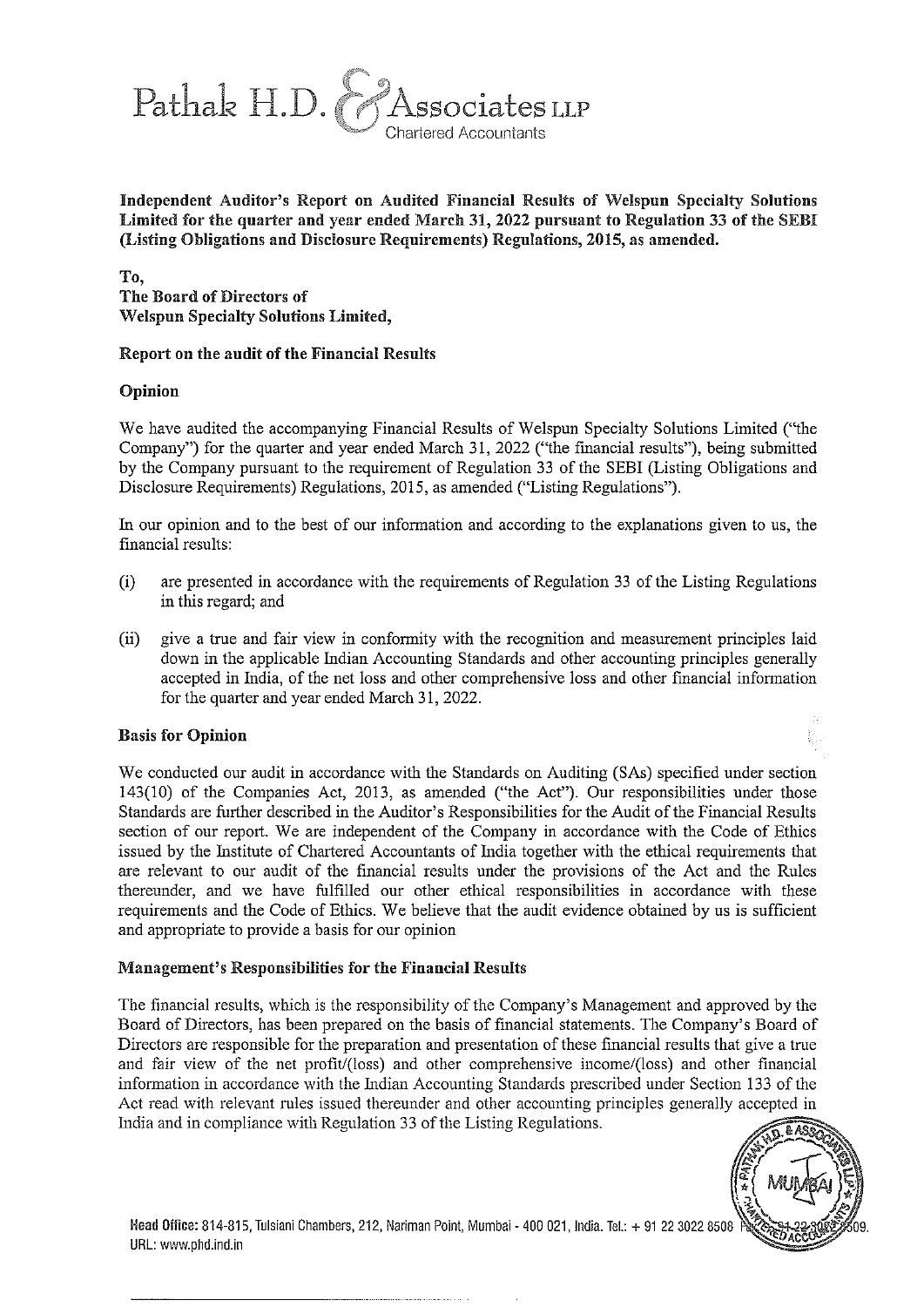

This responsibility also includes maintenance of adequate accounting records in accordance with the provisions of the Act for safeguarding of the assets of the Company and for preventing and detecting frauds and other irregularities; selection and application of appropriate accounting policies; making judgments and estimates that are reasonable and prudent; and design, implementation and maintenance of adequate intemal financial controls that were operating effectively for ensuring the accuracy and completeness of the accounting records, relevant to the preparation and presentation of the financial results that give a true and fair view and are free from material misstatement, whether due to fraud or error.

In preparing the financial results, the Board of Directors are responsible for assessing the Company's ability to continue as a going concem, disclosing, as applicable, matters related to going concem and using the going concem basis of accounting unless the Board of Directors either intends to liquidate the Company or to cease operations, or has no realistic alternative but to do so.

The Board of Directors are also responsible for overseeing the Company's financial reporting process.

#### Auditor's Responsibilities for the Audit of the Financial Results

Our objectives are to obtain reasonable assurance about whether the financial results as a whole is free from material misstatement, whether due to fraud or error, and to issue an auditor's report that includes our opinion. Reasonable assurance is a high level of assurance, but is not a guarantee that an audit conducted in accordance with SAs will always detect a material misstatement when it exists. Misstatements can arise from fraud or error and are considered material if, individually or in the aggregate, they could reasonably be expected to influence the economic decisions of users taken on the basis of these financial results.

As part of an audit in accordance with SAs, we exercise professional judgment and maintain professional skepticism throughout the audit. We also:

- Identify and assess the risks of material misstatement of the financial results, whether due to fraud or error, design and perform audit procedures responsive to those risks, and obtain audit evidence that is sufficient and appropriate to provide a basis for our opinion. The risk of not detecting a material misstatement resulting from fraud is higher than for one resulting from error, as fraud may involve collusion, forgery, intentional omissions, misrepresentations, or the override of intemal control.
- Obtain an understanding of intemal control relevant to the audit in order to design audit procedures that are appropriate in the circumstances. Under Section 143(3) (i) of the Act, we are also responsible for expressing our opinion on whether the Company has adequate intemal financial controls with reference to financial statements in place and the operating effectiveness of such controls.
- Evaluate the appropriateness of accounting policies used and the reasonableness of accounting estimates and related disclosures made by the Board of Directors .
- Conclude on the appropriateness of the Board of Directors' use of the going concern basis of • accounting and, based on the audit evidence obtained, whether a material uncertainty exists related to events or conditions that may cast significant doubt on the Company's ability to continue as a going concern. If we conclude that a material uncertainty exists, we are required to draw attention in our auditor's report to the related disclosures in the financial results or, if such disclosures are inadequate, to modify our opinion. Our conclusions are based on,

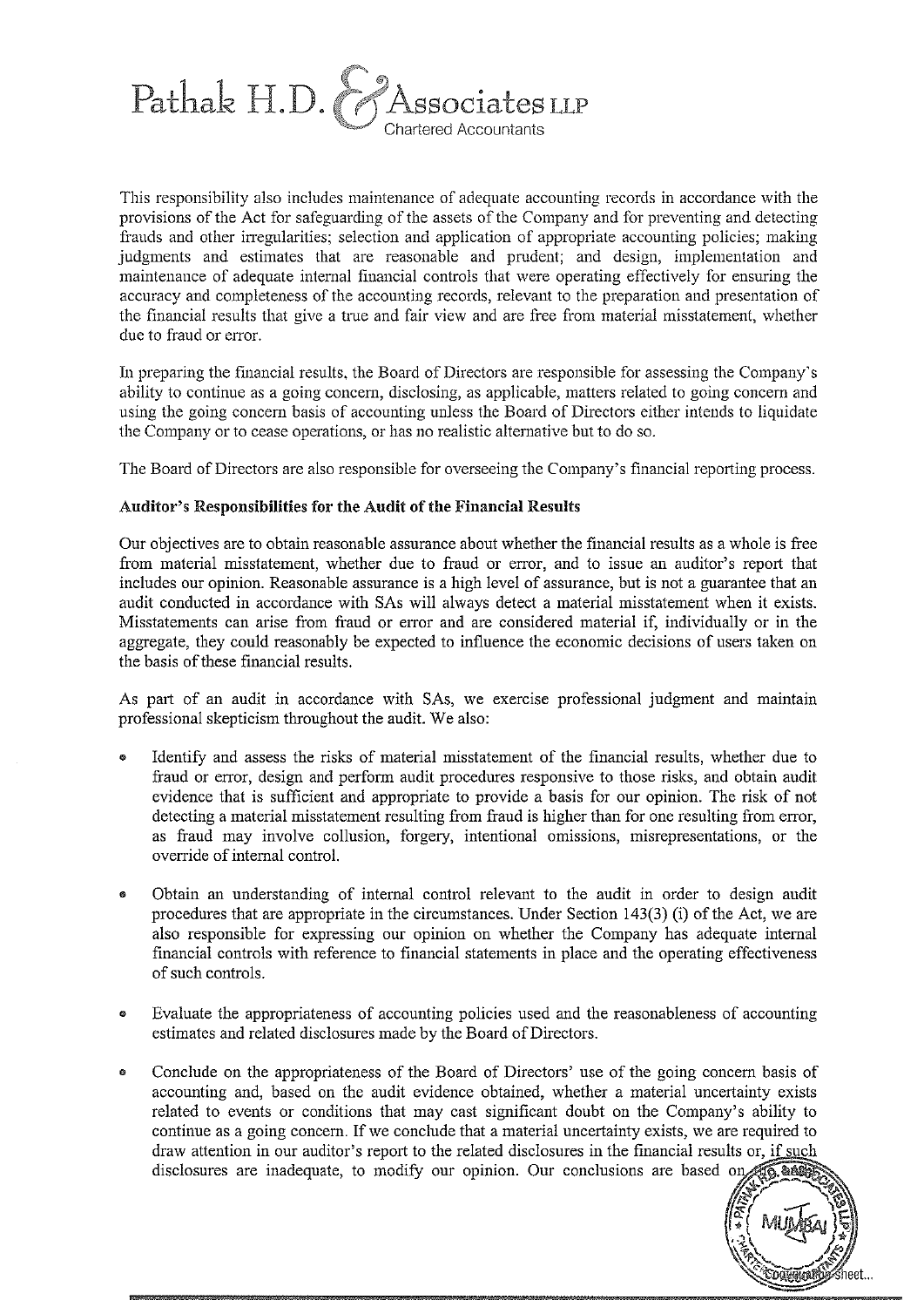

evidence obtained up to the date of our auditor's report. However, future events or conditions may cause the Company to cease to continue as a going concern.

• Evaluate the overall presentation, structure and content of the fmancial results, including the disclosures, and whether the financial results represent the underlying transactions and events in a manner that achieves fair presentation.

We communicate with those charged with governance regarding, among other matters, the planned scope and timing of the audit and significant audit findings, including any significant deficiencies in internal control that we identify during our audit.

We also provide those charged with governance with a financial results that we have complied with relevant ethical requirements regarding independence, and to communicate with them all relationships and other matters that may reasonably be thought to bear on our independence, and where applicable, related safeguards.

#### Other Matters

The fmancial results includes the results for the quarter ended March 31, 2022 and March 31, 2021 being the balancing figure between audited figures in respect of the full financial year and the published unaudited year to date figures up to the third quarter of the respective financial year, which were subjected to limited review by us.

For Pathak H. D. & Associates LLP Chartered Accountants

Partner Membership No. 161851 UDIN: 22161851AJLHLS7410

Place: Mumbai Date: May 23, 2022

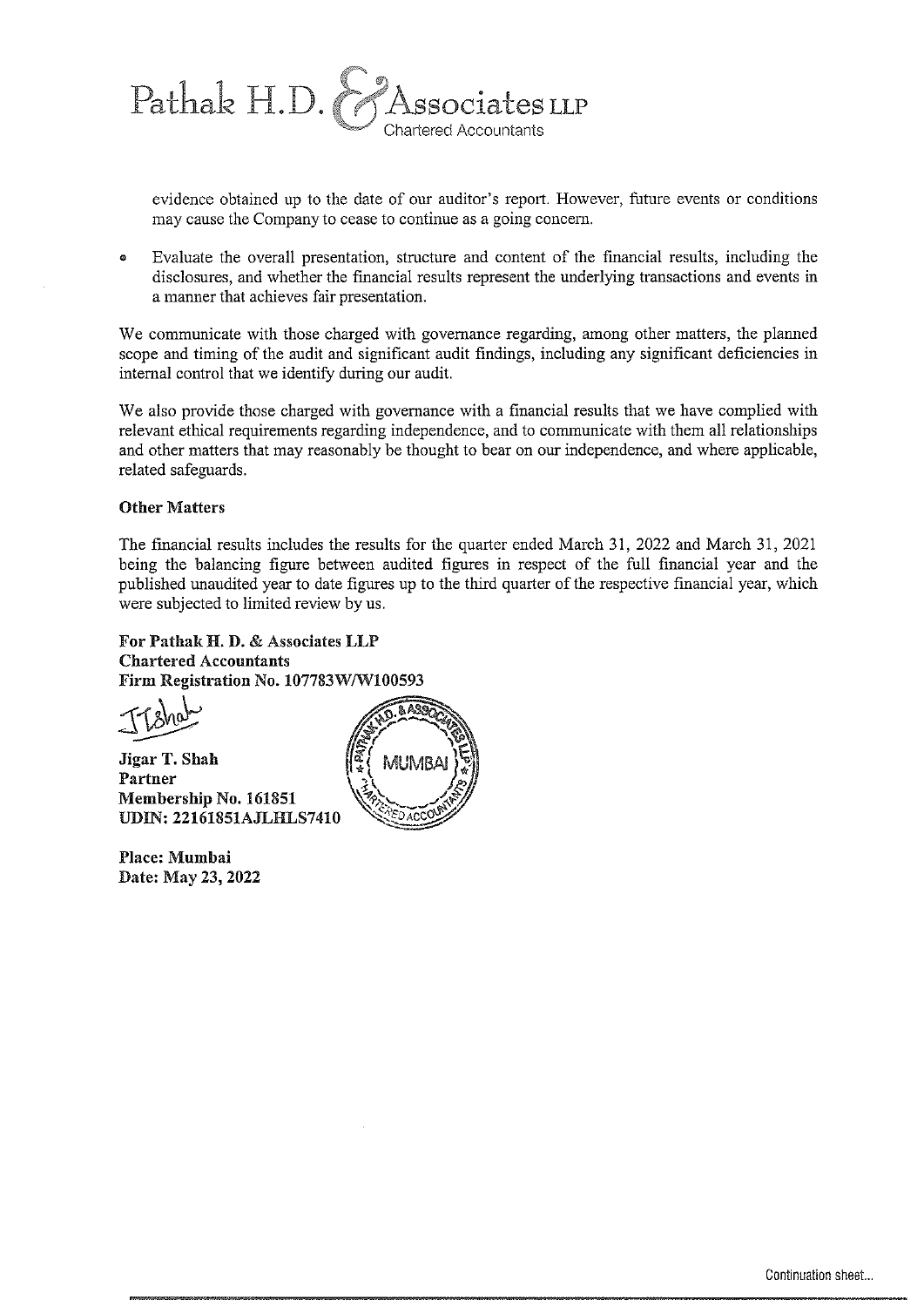WEI.SPUN SPECIAlTY SOLUTIONS Alloy & Stainless | Bars & Tubes

May 23,2022

To, BSELtd. (Scrip Code-500365) Listing Department, P. J. Towers, Dalal Street, Mumbai- 400 001

Dear Sirs/ Madam,

Subject: Declaration pursuant to Regulation 33(3)(d) of SEBI (Listing Obligations and Disclosure Requirements) Regulations, 2015.

I, Narendra Kumar Bhandari- Chief Financial Officer of Welspun Specialty Solutions Limited having its registered office at Plot No 1 G I D C Industrial estate, Valia Road, Jhagadia, Dist. Bharuch, Gujarat- 392001, in terms of the provision of Regulation 33(3)( d) of SEBI (Listing Obligations and Disclosure Requirements) Regulations, 2015, as amended, we confirm and declare that the Statutory Auditors of the Company, Pathak H. D. & Associates LLP, Chartered Accountant (Firm Registration Number 107783W /W100593) have issued an Audit Report with unmodified opinion on the Audited Financial Results of the Company (Standalone) for the quarter and year ended on March 31, 2022.

This declaration is for your information and record.

Yours Faithfully For Welspun Specialty Solutions Ltd

Narendra Kumar Bhandari Chief Financial Officer

P-

**Welspun Specialty Solutions Limited**<br>(Erstwhile RMG Alley Steel Limited)

C/8, BKT House, Trade World, Kamala Mills Compound, Senapati Bapat Marg, Lower Parel (West), Mumbai - 400013, India T : +91 22 6613 6000 / 2490 8000 F : +91 22 2490 8020

E-mail: companysecretary\_wssl@welspun.com Website : www.welspunspecialty.com

Registered Address & Works - Plot No. 1, GIDC Industrial Estate, Valia Road, Dist. Jhagadia, Bharuch, Gujarat - 393110. India T ~ 91 70690 05579

Corporate Identification No.: L27100GJ1980PLC020358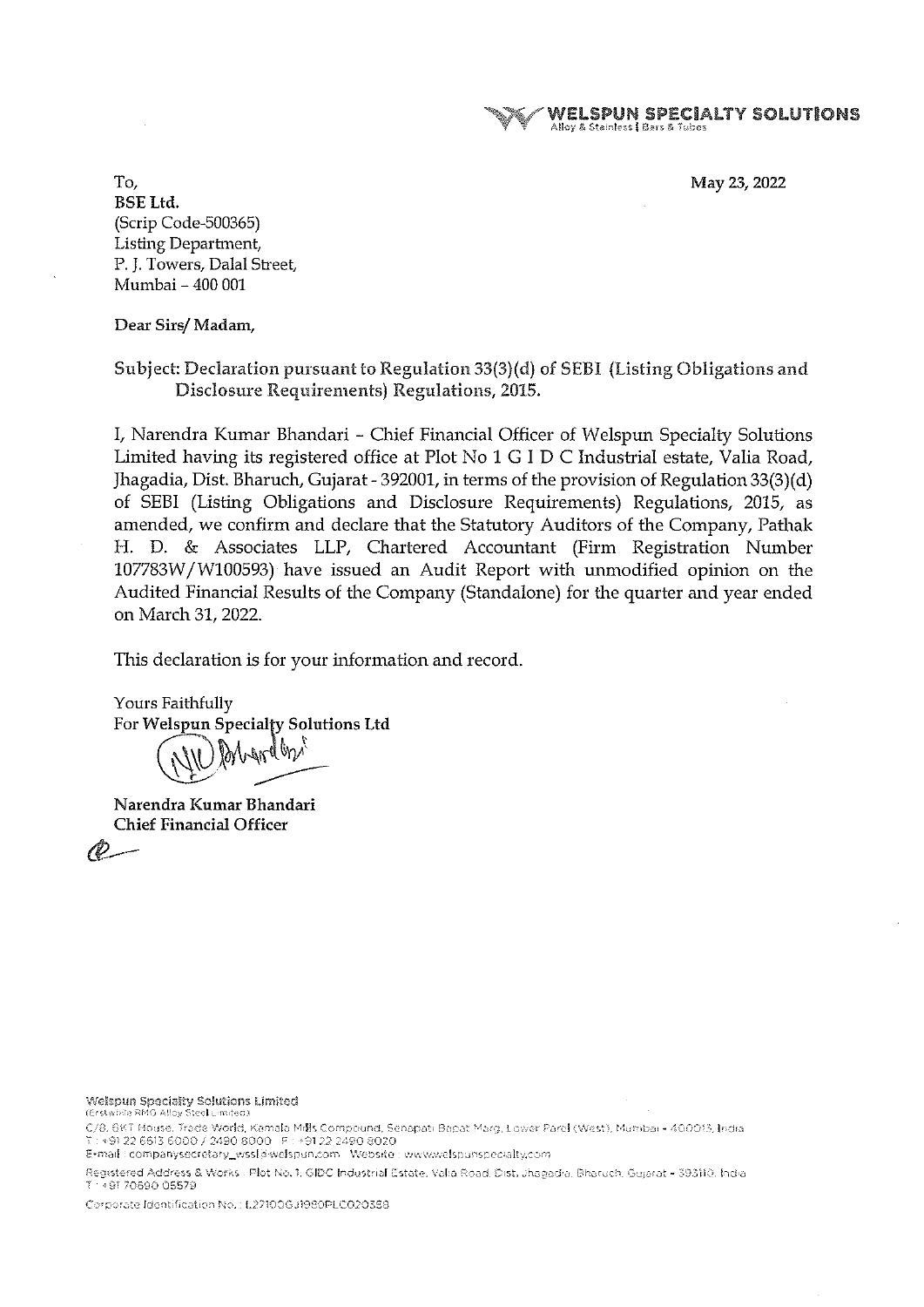# **Sustained Improvement in Performance**

**Mumbai, May 23rd , 2022:** Welspun Specialty Solutions Limited ("WSSL" or "Company"), today announced its Q4 FY22 & Full Year results.

- **Strong performance in FY22, obtained several new customer approvals**
- **Pipe Sales Volumes for Q4 FY22 up 82% YoY, and higher by 50% for FY22**
- **Total Income from Operations for FY22 up +92%**
- **Healthy Order Book position: 1,692 MT for Tubes and Pipes | 1,117 MT for Stainless Steel Bars**
- **Further strengthened Corporate Governance: Appointment of 3 new Directors**

# **Management Comments**

Commenting on the results, Mr. Vipul Mathur, Managing Director and Chief Executive Officer, Welspun Corp Limited said, *"I am pleased by the improvement in performance this year. I am also extremely confident that our growth journey will continue on the back of several new customer approvals and niche market segments that we have entered. The additions to the WSSL Board of directors will solidify Business Operations and Corporate Governance. We have built up a healthy order book and seen much higher volumes for Pipes this year. I am extremely optimistic that the business prospects being pursued would yield positive results and add further strength to our position."*

# **Financial Highlights**

- Order Book: As on 31<sup>st</sup> March 2022, the total order book of the company for tubes and pipes stands at 1,692 MT amounting to Rs.96 crores and for Stainless Steel Bars stands at 1,117 MT amounting to Rs.29 crores.
- **Sales Volumes:** Pipe volumes higher by 82% for Q4 FY22 and higher by 50% for FY22, both compared to the corresponding period in the previous year.

| <b>Particulars</b>               |      |     | Q4 FY22 Q3 FY22 Q4 FY21 | <b>FY22</b> | <b>FY21</b> |
|----------------------------------|------|-----|-------------------------|-------------|-------------|
| <b>Stainless Steel Bars (MT)</b> | 1248 | 141 | 613                     | 1531        | 3264        |
| Pipes (MT)                       | 1160 | 881 | 636                     | 2915        | 1937        |

*1) Steel melting facility restarted in Q3FY22 2) Bars Volume in FY21 includes Alloy Steel Bars*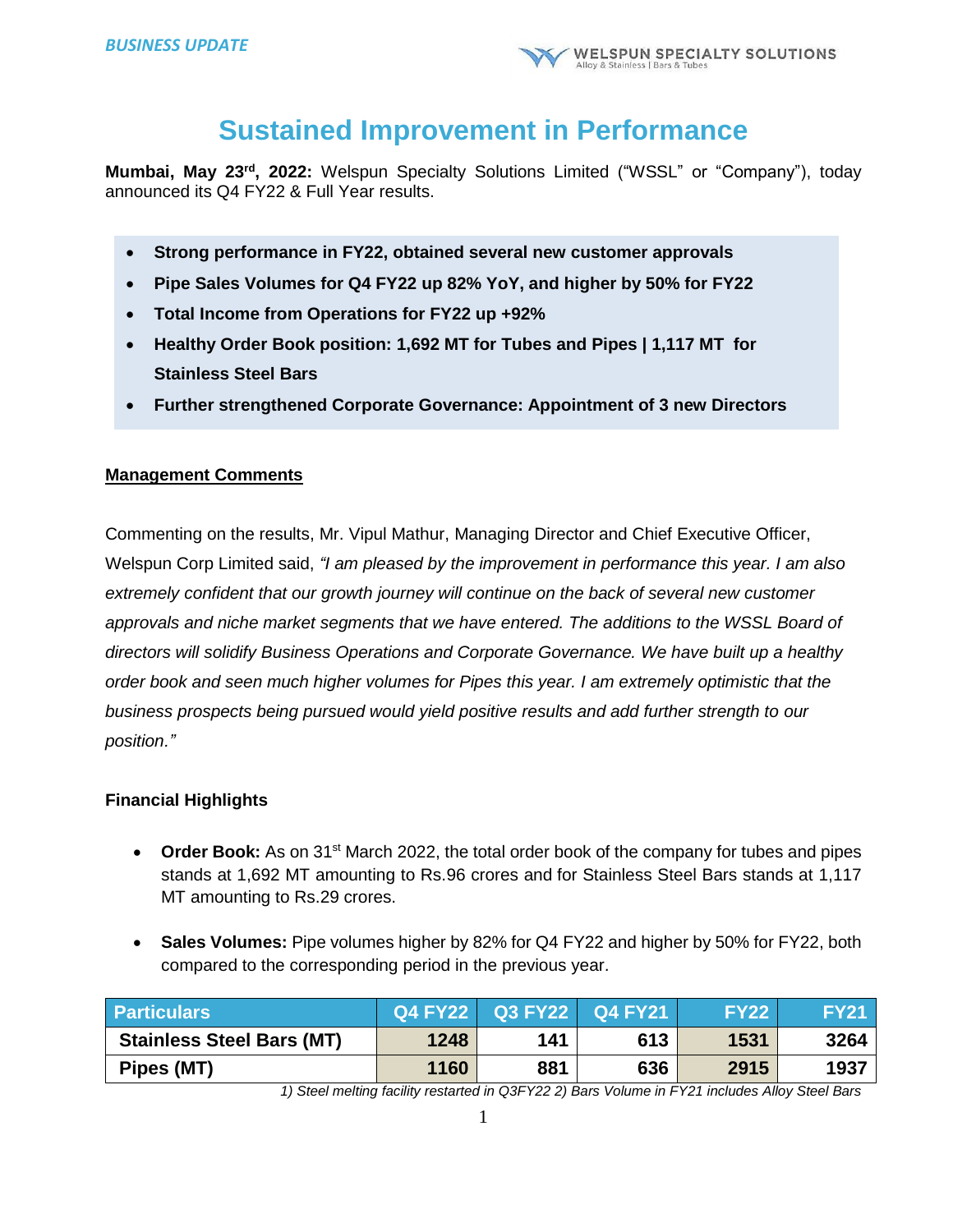**Financials:** Total Income more than 3 times higher for Q4 FY22 and higher by 92% for FY22, compared to the corresponding period in the previous year.

| <b>Standalone Income Statement Snapshot (Rs. Crs)</b> |                |                |                |             |             |  |
|-------------------------------------------------------|----------------|----------------|----------------|-------------|-------------|--|
| <b>Particulars</b>                                    | <b>Q4 FY22</b> | <b>Q3 FY22</b> | <b>Q4 FY21</b> | <b>FY22</b> | <b>FY21</b> |  |
| <b>Total Income</b>                                   | 101.6          | 41.0           | 28.6           | 182.4       | 95.0        |  |
| <b>EBITDA</b>                                         | 12.7           | (1.6)          | (3.9)          | 0.7         | (19.0)      |  |
| Profit Before Tax (PBT)                               | 2.4            | (9.1)          | (9.7)          | (30.8)      | (44.3)      |  |
| Exceptional Gain/(Loss)                               | -              |                | 141.1          | -           | 137.6       |  |
| <b>Reported PBT</b>                                   | 2.4            | (9.1)          | 131.4          | (30.8)      | 93.3        |  |
| <b>Profit After Tax (PAT)</b>                         | 2.4            | (9.1)          | 131.3          | (30.8)      | 93.2        |  |
| Cash PAT                                              | 6.0            | (5.4)          | (6.3)          | (16.3)      | (30.5)      |  |

*The Company has received a payment amounting to Rs. 15.97 crores in Q4 FY22 for certain contractual disputes that arose in the past*

*Notes:*

- *Since the company does not have subsidiary, joint venture and associate companies, it does not have consolidated financial statements;*
- *Cash PAT = PBDT (adjusted for cash exceptional items) – Current tax*
- *Prior period figures have been restated wherever necessary*

*\*The figures for the previous periods / year have been regrouped / rearranged, wherever necessary, to make them comparable.*

| <b>Standalone Balance Sheet Snapshot (Rs. Crs)</b>   | 31 <sup>st</sup> Mar<br>2022 | 31 <sup>st</sup> Mar<br>2021 |
|------------------------------------------------------|------------------------------|------------------------------|
| Net Worth (including preference shares)              | 58.4                         | 89.7                         |
| <b>Gross Debt</b>                                    | 229.0                        | 121.0                        |
| LT Debt (including Current Maturities)               | 225.2                        | 108.5                        |
| <b>Short Term Debt</b>                               | 3.8                          | 12.5                         |
| Cash & Cash Equivalents                              | 5.9                          | 0.7                          |
| <b>Net Debt</b>                                      | 223.1                        | 120.3                        |
| Total Net Fixed Assets (including CWIP & Intangible) | 218.5                        | 229.1                        |
| <b>Net Current Assets</b>                            | 74.1                         | 43.2                         |

*\*The figures for the previous periods / year have been regrouped / rearranged, wherever necessary, to make them comparable.*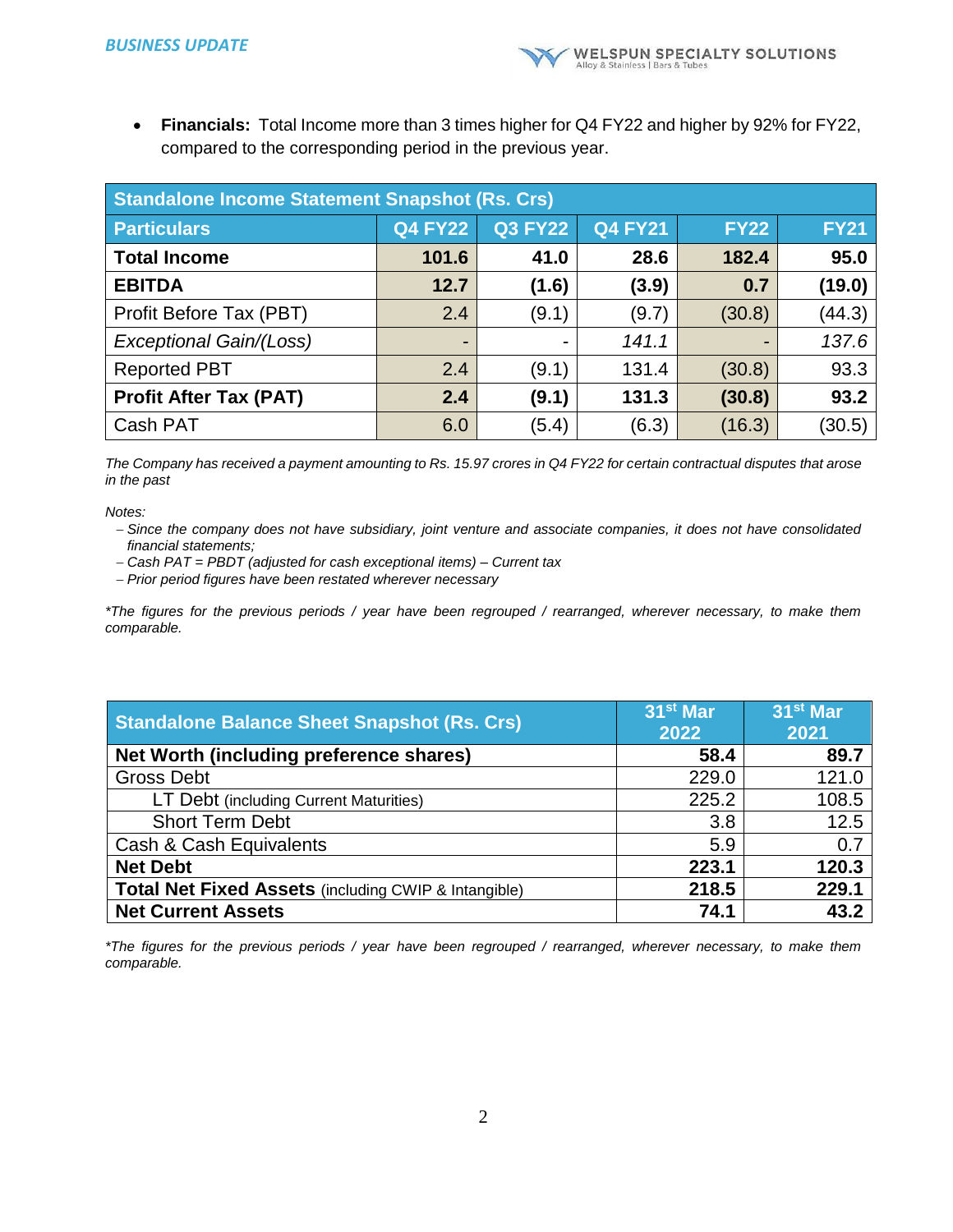# **Key Business Updates**

- The order book stands at 1,692 MT for pipes. WSSL continues to win orders both in the domestic and export market.
- The company restarted its Steel Melting (SMS plant) operations during Q3FY22. This has been ramped up quickly and the outstanding order book for SS bars is 1,117 MT. The restart of the SMS plant has also helped mitigate challenges being faced in Raw Material procurement and hurdles in logistics.
- In addition, WSSL continues to reap benefits out of country's 'Make in India' indigenisation projects with several Private and PSU companies. Increasingly, customers are preferring to source locally which is favourable for the company.
- The development and manufacturing of Shot Peened Pipe was completed. An SS 347H grade shot peened pipe for a Power Project was successfully dispatched.
- The company has successfully established extrusion and cold finishing for Super Duplex stainless steel tubes and successfully dispatched its first order during the quarter.
- WSSL manufactured 6" diameter Pipes for a critical nuclear power project. These pipes met a stringent acceptance criterion.
- The company entered into another niche market segment by successfully executing first lot of Heat Exchanger tubes in SS 317L grade.
- The first order from a prominent company in the Fertilizer industry was successfully delivered.
- The company expects its improved performance to sustain on the back of a healthy order book and the several management initiatives undertaken.

# **Change in ownership (50.03% shareholding) from Welspun Steel Limited to Welspun Corp Limited.**

The Ahmedabad Bench of NCLT sanctioned the Scheme of Arrangement between Welspun Steel Limited and Welspun Corp Limited on March 16, 2022 with the Appointed Date of April 1, 2021. The shares of WSSL held by the Welspun Steel Limited (50.03%) stand transferred to Welspun Corp Limited.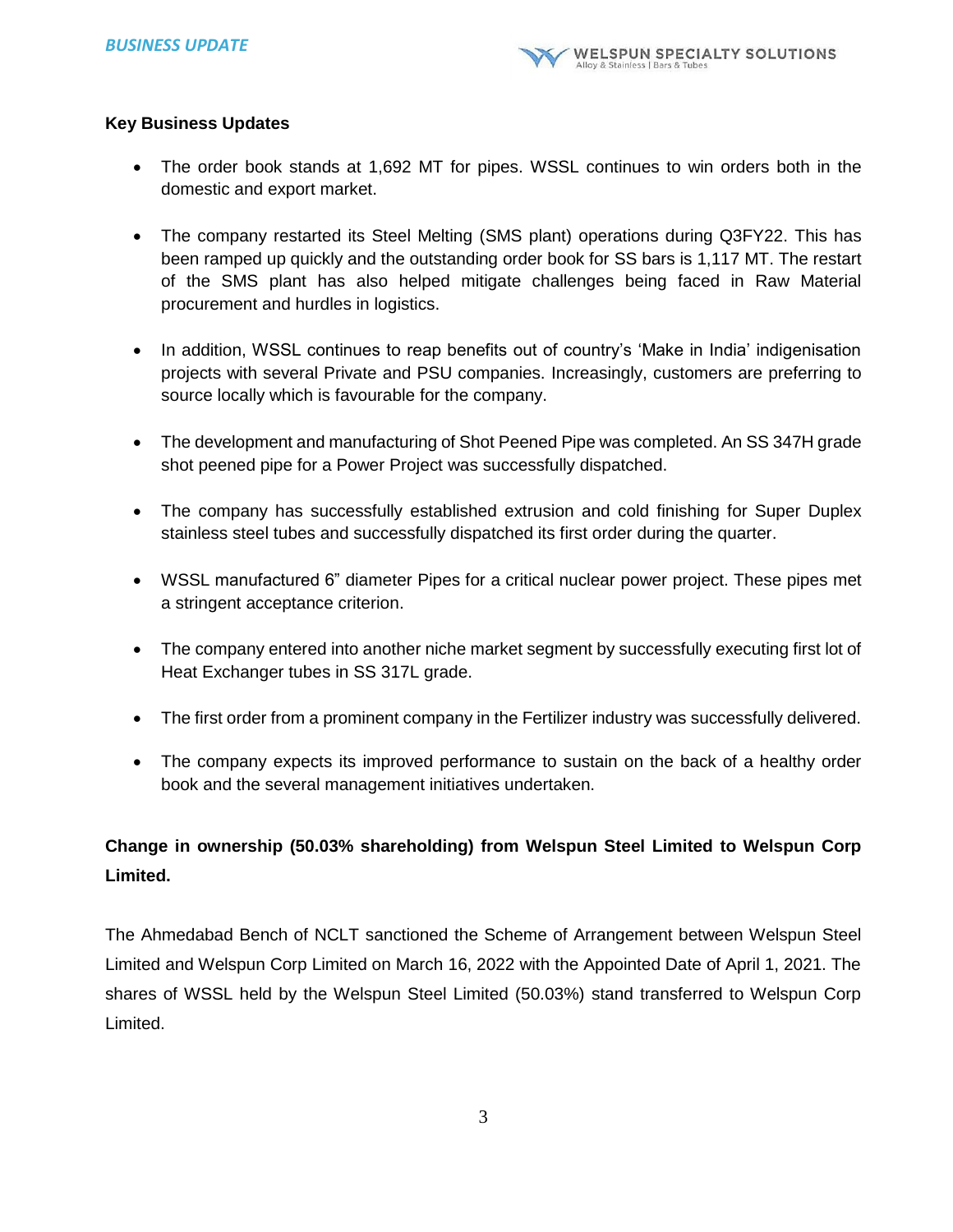# **Appointment of Directors**

The Board of Directors have approved appointment of following directors on April 27, 2022 for a term of 4 years: 1) Ms. Amita Misra as an Independent Director (Woman) 2) Mr. K.H. Viswanathan as an Independent Director 3) Mr. Vipul Mathur as an Additional Director (non-executive)

These appointments will further strengthen corporate governance and the company will immensely benefit from the skills, expertise and experience of the new Board Members.